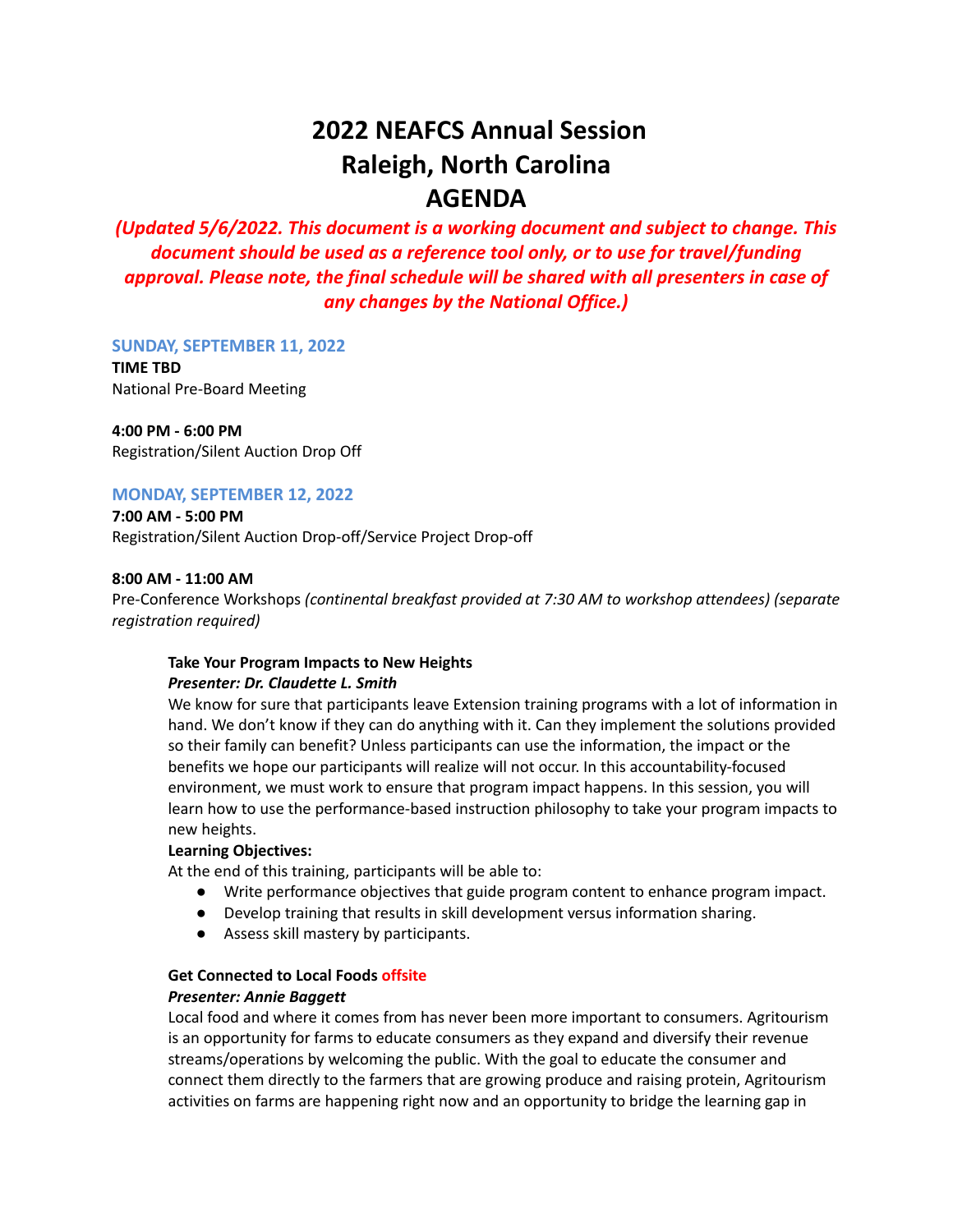your state. In this session, Family Consumer Science (FCS) Extension Agents will gain knowledge on how your community can benefit from lessons learned in North Carolina. From asset mapping to understanding how communities are using real time technology to keep consumers connected to agriculture to learning what's in season, tap farm experiences and accessing local food how, where and when it can be purchased, you'll leave with action steps designed to generate positive results.

#### **Learning Objectives**

#### **Foundations of Flavor offsite**

#### **Part 1: Savoring Spices**

#### *Presenters: Mark Weathington MS*

Most people rarely think much if at all about the exotic locales and amazing tales held in each of the jars filling their spice cabinets. Whether cardamom or cloves, each has a unique story. Join us for "Savoring Spices" as we expand our knowledge of the plants that enrich and enhance the flavors of our favorite foods.

#### **Part 2: Savoring Spices**

#### *Presenters: Mark Weathington MS* **Catherine Hill, MS, RDN, LDN**

## Flavor and taste are often used interchangeably, but in fact these are two very different experiences. You may be more familiar with the five distinct tastes: sweet, bitter, sour, salty, and umami. Taste is only part of the entire experience we call flavor. By understanding flavor, and your own flavor preferences, you can create more delicious foods that you, your family and the clientele will enjoy. Participants will receive a box lunch with samples of the demonstrated recipes.

#### **Learning Objectives**

## **11:15 AM – 12:45 PM**

First Timer Orientation Lunch

## **12:45 PM – 2:15 PM**

Affiliate Officer Meetings

## **2:15 PM – 3:00 PM**

Leadership Experience Networking Event

#### **3:00 PM - 5:30 PM** Opening General Session

### **How To Thrive As An Extension Agent** *Presenter: Jones Loflin*

## How often do you feel overwhelmed by all that's expected of you… and that you expect of yourself? There's always a new program to create, a community member who wants too much of your time, or a volunteer to be trained. You spend your days trying to keep up, wishing there were more time to plan, build deeper connections with others, and maybe even carve out a little more time for your personal wellness.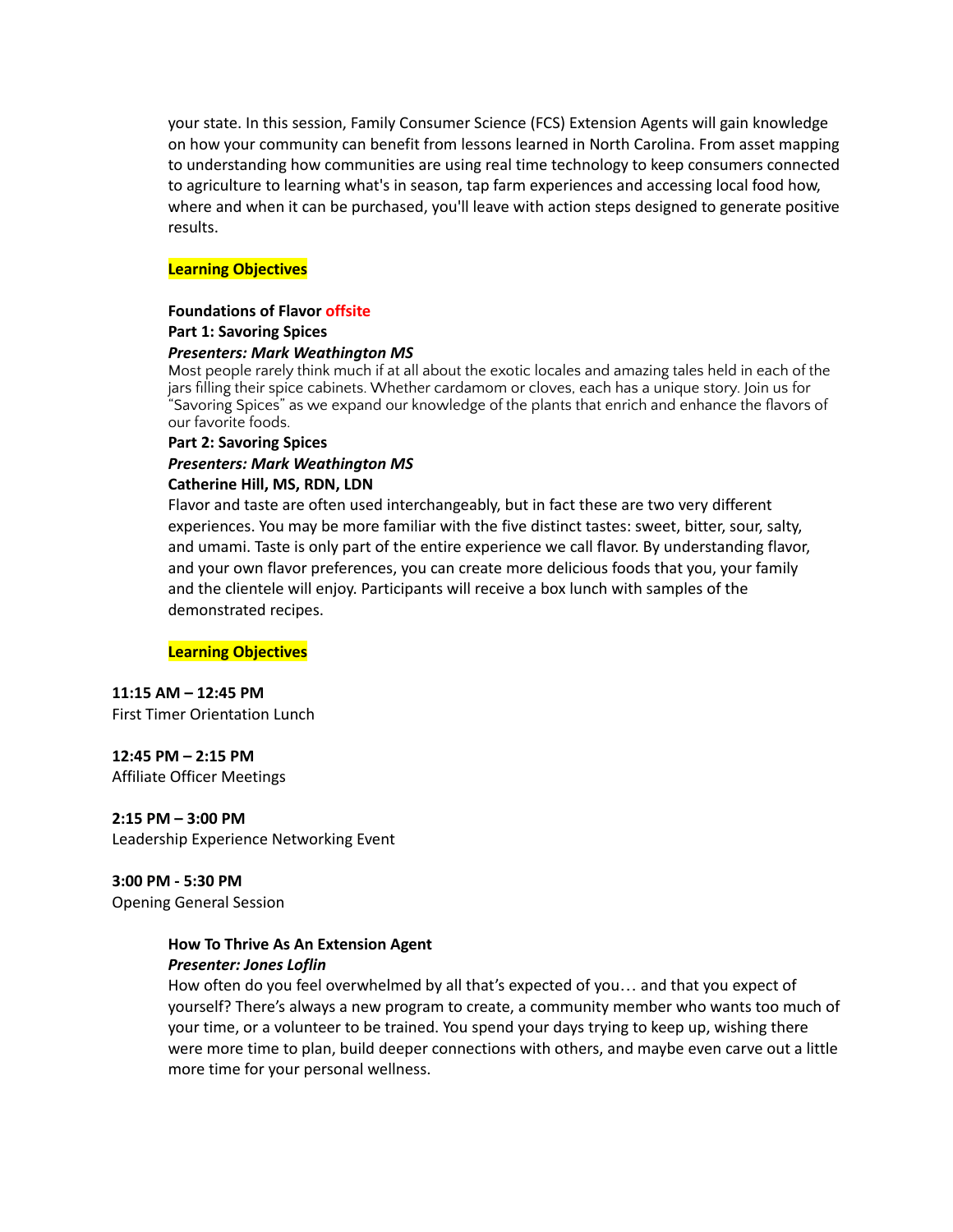In our opening keynote address, Jones Loflin will offer a five-step strategy you can you to move from surviving to thriving each day. You'll learn how to create the boundaries that protect your schedule and identify the essential routines you need to have in place each day. Most importantly, you'll discover fresh ways to work with others that improve their ability to help you get the right work done!

Learning Objectives:

- Identify three sources of professional and/or personal overload
- Determine one new routine to add to their workday to increase their efficiency or effectiveness
- Create three healthy boundaries they can use to protect time on their calendar

#### **6:00 PM - 8:00 PM**

Welcome Event *(onsite)* Raleigh Convention Center

## **TUESDAY, SEPTEMBER 13, 2022**

**6:30 AM - 7:30 AM** Wellness Activities

**7:00 AM - 4:00 PM** Registration/Silent Auction Drop-off/Service Project Drop-off

**8:00 AM - 8:45 AM** Concurrent Sessions

> **Concurrent Session 1 – Award Presentation - TBA Track:** AWARD **Presenter(s): State:**

#### **Concurrent Session 2 - Money Ninja Warrior: Managing Money Using Smartphone apps.**

**Track:** Financial Management **Presenter(s):** *Luke Erickson* **State:** ID

Mobile apps can be powerful money management tools. This session demonstrates and presents impacts on an extension program designed to teach youth how to manage their money using their smartphones.

## **Concurrent Session 3 – Implementing a Multi-State Social Media Program: Walk-A-Weigh 30 for 30**

## **Track:** Technology and Social Media

**Presenter(s):** Bradley Averill, *Surine Greenway, Jennifer Brown, Nicole Gwishiri, Amy Robertson, Sheryl Austin, Carrie Vanderver, Jami Dellifield, Carmen Fortney* **State:** GA

A multi-state collaboration utilizing social media builds positive interpersonal relationships and provides research-based information to increase participants' health and wellness outcomes on a short- and long-term basis.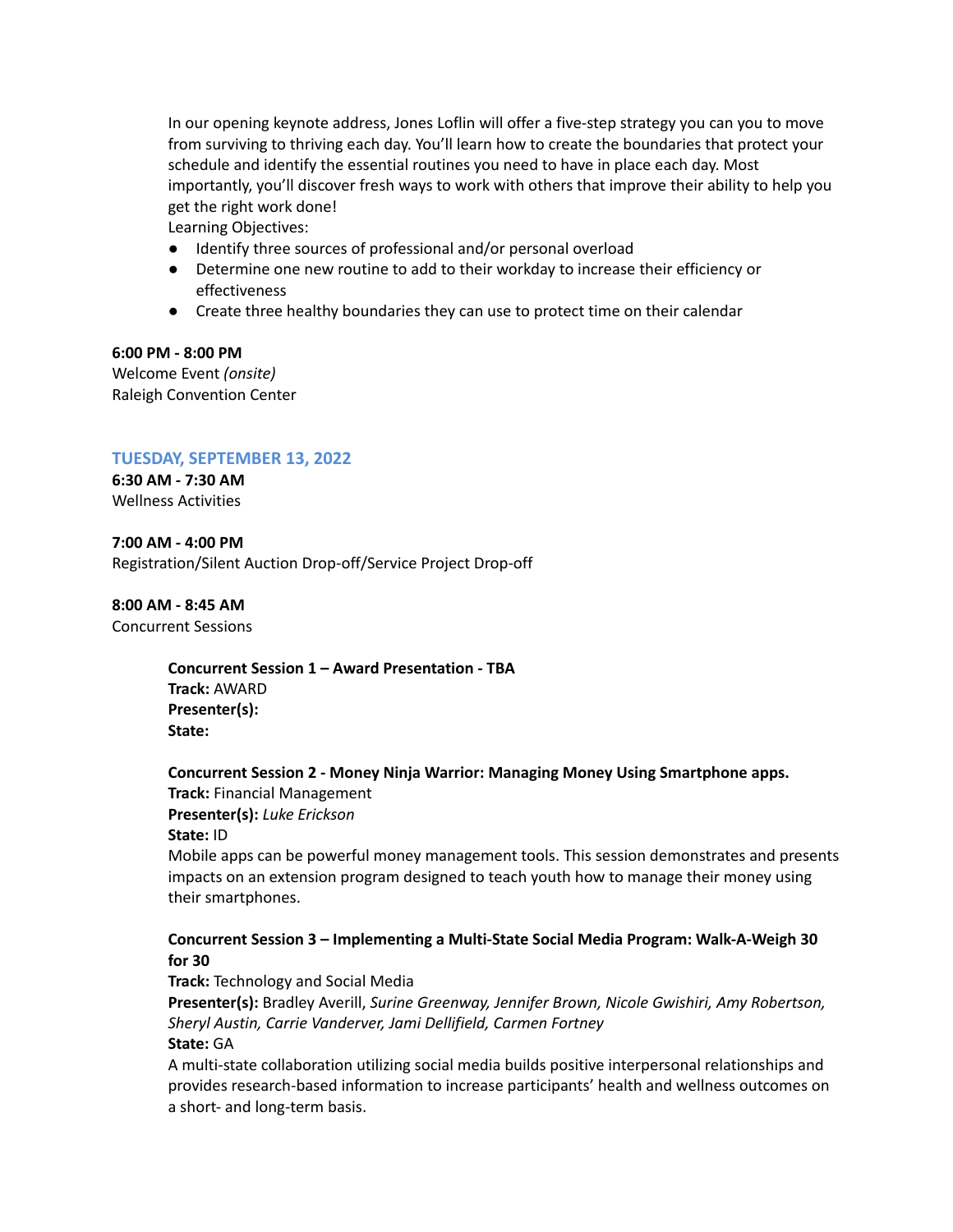**Concurrent Session 4 – Award Presentation - TBA Track:** AWARD **Presenter(s): State:**

#### **Concurrent Session 5 – Let's Capture the Flavor with Herbs and Spices!**

**Track:** Food and Nutrition **Presenter(s):** *Beverly Jackey, Mona Habibi, Theresa Serio, Shauna Henley* **State:** MD

Attend this session to learn about "Capture the Flavor: Herbs and Spices", a research-based curriculum developed to encourage the use of herbs and spices for flavor and health promotion.

#### **Concurrent Session 6 – A Social Marketing Approach to Promote Healthy, Homecooked Family Meals**

**Track:** Teaching/ Program Development/Leadership/Community and Economic Development **Presenter(s):** *Mindy McCulley, Jennifer Hunter, Heather Norman- Burgdolf, Jeannie Najor* **State:** KY

Cooking is associated with more nutrient-dense family meals. The XXX program used formative, process, and outcome evaluations to design a social marketing campaign that significantly increased fruit and vegetable consumption.

#### **Concurrent Session 7 – Committee Session - TBA**

**Track:** COMMITTEE **Presenter(s): State:**

#### **Concurrent Session 8 – Healthwise for Women: Reaching Women with Lifestyle Strategies to Reduce Cancer Risk**

**Track:** Health: Emotional, Mental, Physical and Substance Use **Presenter(s):** *Julie Garden-Robinson*

**State:** ND

"Healthwise for Women" programs reached 466 women in rural areas with lifestyle information related to diet and physical activity to help women reduce risk of certain types of cancer.

## **Concurrent Session 9 – Development and Implementation of a Parenting Education Program with Multiple Delivery Modes**

**Track:** Child Care/Child Development/Parenting

**Presenter(s):** *Caroline Shrier, Courtney Aldrich, Kevin Zoromski, Michelle Neff, Vivian Washington, Anne O'Rourke-Bean, Danielle Melching, Patricia Marrs*

**State:** MI

Learn more about the development, implementation, and outcomes of a parenting education series, originally designed to be face to face and then adapted to virtual due to the pandemic.

**8:45 AM - 10:45 AM** Life Member Meeting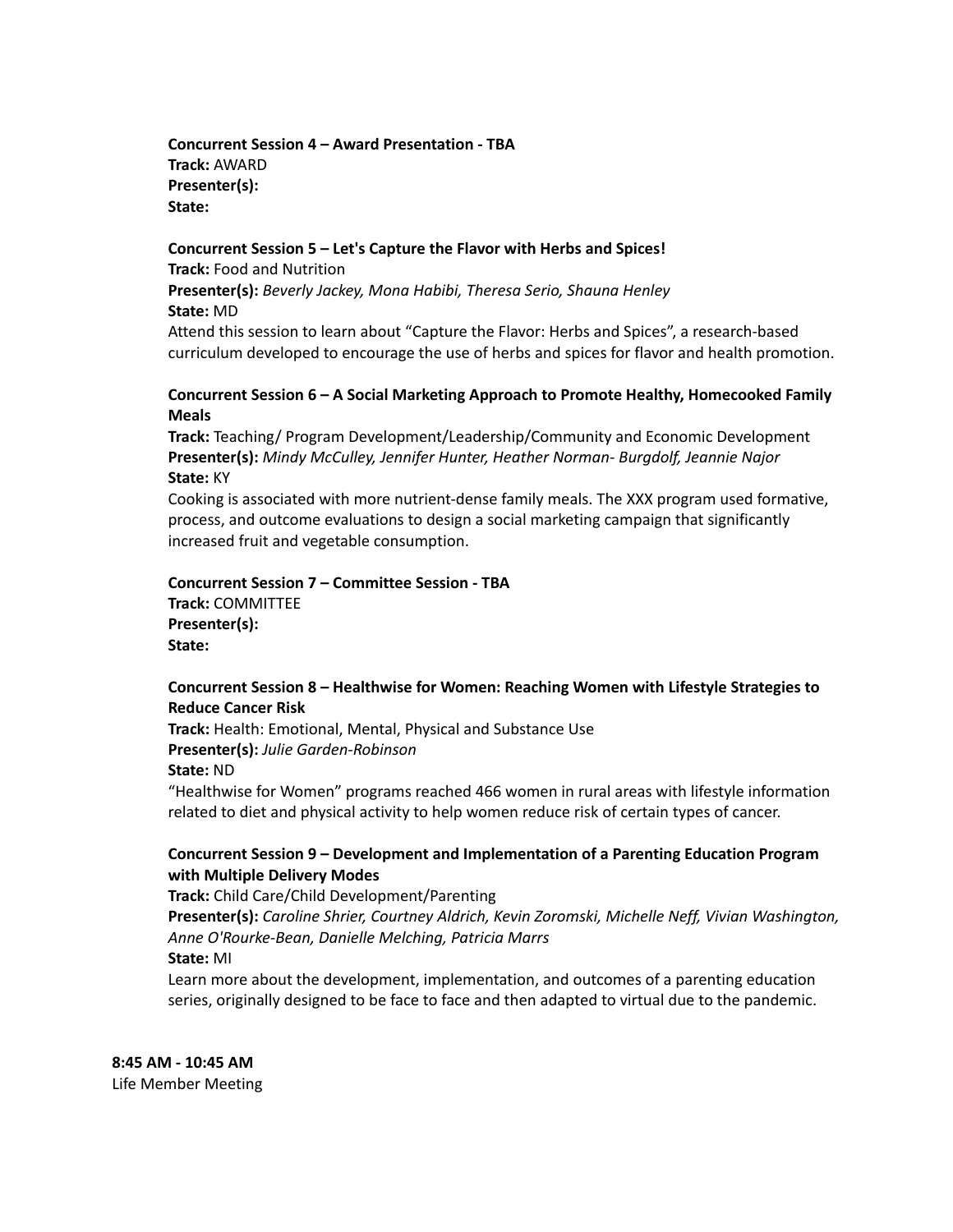**9:00 AM - 9:45 AM** Concurrent Sessions

> **Concurrent Session 1 – Award Presentation - TBA Track:** AWARD - **Presenter(s): State:**

#### **Concurrent Session 2 – Smoking and Grilling Foods – NEAFCS Endowment Grant Recipient Track:** Food and Nutrition

**Presenter(s):** *Surine Greenway, K. Scott Jensen* **State:** ID

A cross-discipline program taught by Family & Consumer Sciences and Agriculture Extension Educators was implemented in Idaho. This program highlights development, implementation, and evaluation of a cross-discipline educational collaboration.

## **Concurrent Session 3 – Lessons Learned for Engaging Latino Families in Community-based Programs**

**Track:** Trending Topics **Presenter(s):** *Darya Soltani, Ghaffar Hurtado Choque, Marla Reicks* **State:** *MN*

Interviews with previous participants in a community-based, obesity prevention program for low-income Latino families were conducted and transcripts analyzed to identify strategies to facilitate participation and retention in the program.

#### **Concurrent Session 4 – A Tale of Two Replicated Programs: Education and Research Track:** Food and Nutrition

**Presenter(s):** *Shauna Henley,Theresa Serio, Cheryl Bush, Mona Habibi* **State:** MD

Replication is a powerful tool to establish generalizability, giving programmatic and scientific credibility, an important characteristic of Extension's reputation. We aim to demonstrate the importance of replication through two examples.

## **Concurrent Session 5 – Connecting Youth Vaping Initiatives With FCS: A Case Study**

**Track:** Health: Emotional, Mental, Physical and Substance Use **Presenter(s):** Adrienne Duke, *Synithia Flowers* **State:** AL

Escape Vapes is a program designed to prevent adolescent use of e-cigarettes. Our goals are to raise awareness and encourage others to engage in vaping prevention work in their communities.

**Concurrent Session 6 – Committee Session - TBA Track:** COMMITTEE **Presenter(s): State:**

**Concurrent Session 7 – School Pantry Mystery Food Box Cook-Off: Educating Youth on Food Insecurity and Healthy Meal Preparation**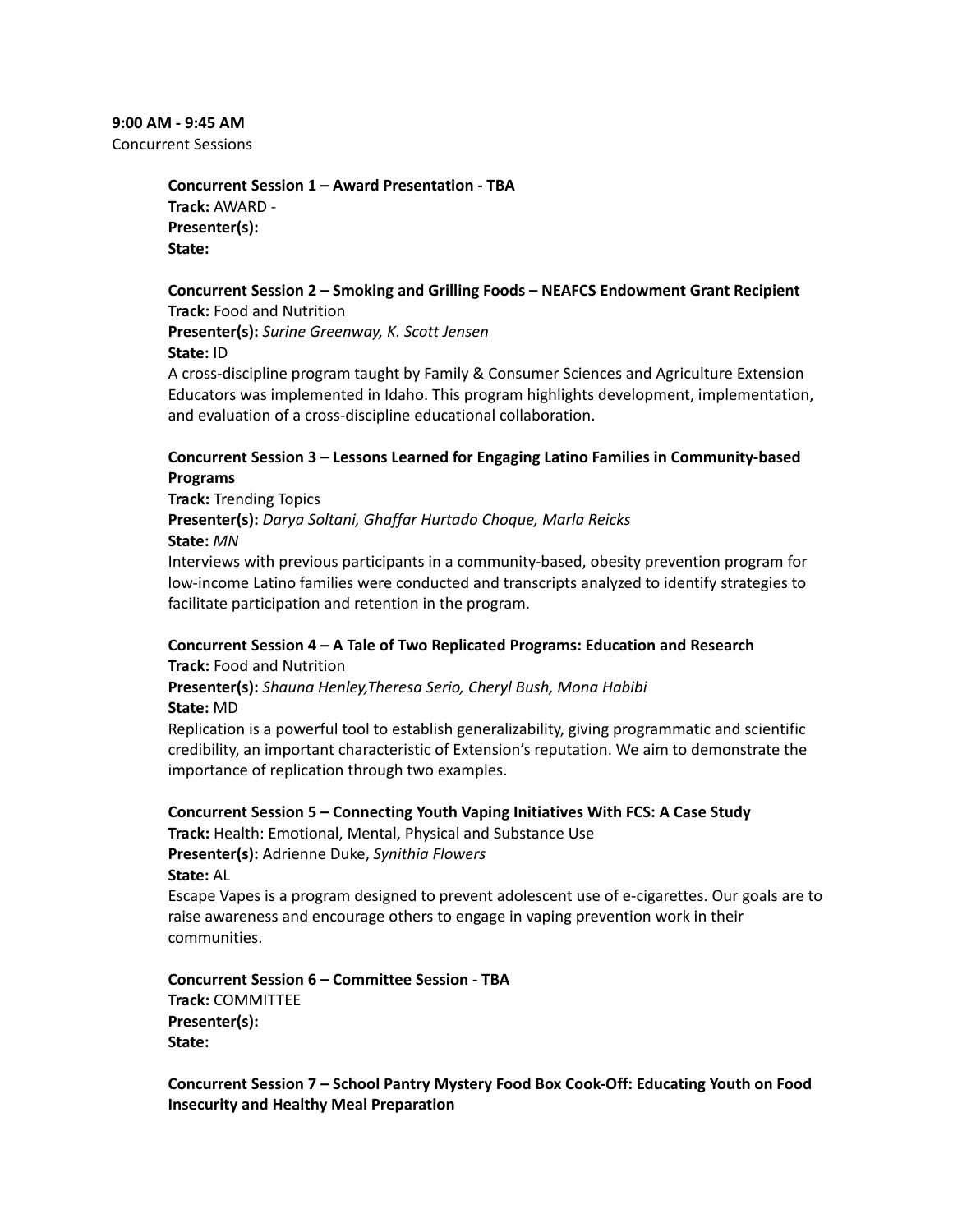**Track:** 4-H and Youth Development

**Presenter(s):** *Siew Guan Lee, Gretchen Manker, Julie Buck* **State:** ID

Learn to implement a "School Pantry: Mystery Food Box Cook-Off" to increase awareness of food insecurity among youth and teach strategies to prepare healthy foods on a budget.

## **Concurrent Session 8 - Community Research Training Fellows Training for Extension Agents: Outcomes and Opportunities for Professional Development**

**Track:** Teaching/ Program Development/Leadership/Community and Economic Development **Presenter(s):** *Latonya Ramsey, Tanya Funchess, Danielle Fastring, Tawnya Holliman, Jennifer Lemacks, David Buys*

**State:** MS

(Blinded) State University Extension Agents participated in the Community Research Fellows Training Program to increase their capacity to engage in community-based participatory research. Program evaluation and impacts will be presented.

## **Ignite Sessions**

## **9:00 AM – 9:10 AM**

## **Ignite Session 1** – **Supporting FAFSA Decision-Making & Completion**

**Track:** Financial Management

**Presenter(s)**: Portia Johnson, Kacee Ross, Emily Hines

#### **State:** AL

This program provides a useful guide for parents and students to make informed decisions about opting-out or completing the Free Application for Federal Student Aid (FAFSA®).

## **9:15 AM – 9:25 AM**

**Ignite Session 2** – **Award Session - TBA Track:** AWARD - **Presenter(s)**: **State:**

**9:30 AM – 9:40 AM Ignite Session 3** – **Award Session - TBA Track:** AWARD - **Presenter(s)**: **State:**

#### **10:00 AM - 10:45 AM** Concurrent Sessions

**Concurrent Session 1 – Award Session - TBD Track:** AWARD - **Presenter(s): State:**

**Concurrent Session 2 – Strategies learned from Expanding Childcare Programming during Covid-19 and Beyond**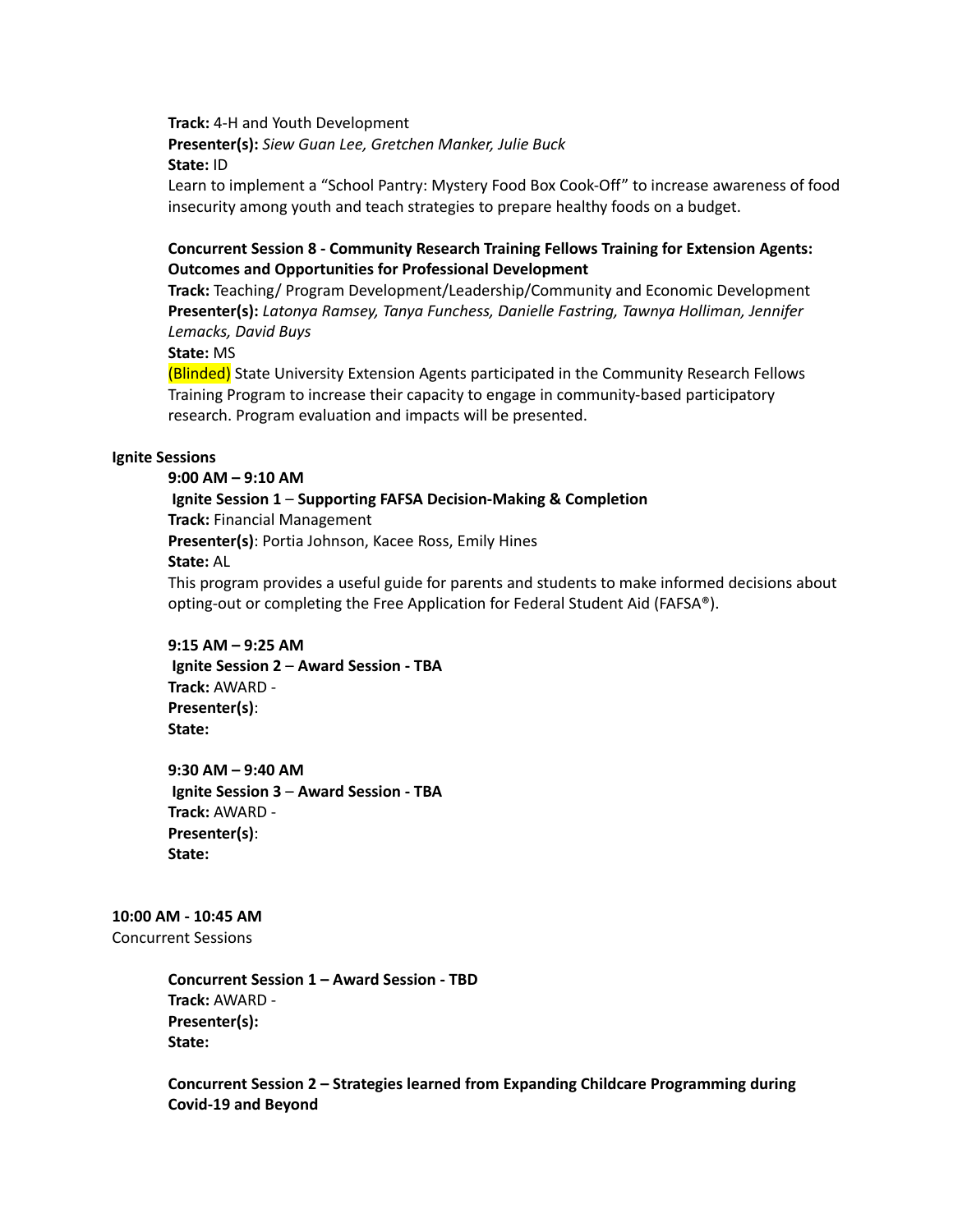**Track:** Child Care/Child Development/Parenting **Presenter(s):** *Amber Allen, Jessica Trussell* **State:** MO

Extension faculty converted in-person childcare provider programs to virtual to keep providers licensed/certified amid a pandemic. Outcomes indicate an increase in participation/programming statewide. Attendees will learn to replicate this effort.

## **Concurrent Session 3 – Pain Education and Community Empathy (PEACE) Program Implementation**

**Track:** Health: Emotional, Mental, Physical and Substance Use

**Presenter(s):** *Maren Wright Voss, Katie Zaman, Gabrielle Ciciurkaite, Matthew Huntington, Emily Hamilton, Melissa Flint*

**State:** UT

With the opioid epidemic in the national spotlight, community evidence-based pain management education programs are discussed in two diverse community settings, jails and senior centers, discussing successes and lessons learned.

## **Concurrent Session 4 – Engaging Youth As Consumers At Farmer's Market**

**Track:** Food and Nutrition

**Presenter(s):** Amanda Bohlen, Alisha Barton, Amanda Bennett, Marcus McCartney **State:** OH

A Junior Farmers Market was conducted for students. The market's goal was to provide opportunities for youth to make healthy food choices, try new vegetables, and encourage healthy purchasing habits.

## **Concurrent Session 5 – Expanding Extension's Reach: U and I Together**

**Track:** Trending Topics

**Presenter(s):** *Andrew Bingham, Surine Greenway, Nic Usabel, Amy Robertson* **State:** ID

Extension Educators collaborate with colleagues across disciplines to structure a live, virtual learning series intended for all ages. Participants interact through engaging hands-on activities paired with the live lessons.

## **Concurrent Session 6 – Discovering Money Solutions**

**Track:** Financial Management

**Presenter(s):** Dana Carney, Christina Garner

**State:** GA

This session will provide an overview of Discovering Money Solutions – a program focused on improving financial well-being and inspiring financial behavior change. (Curriculum provided following session.)

## **Concurrent Session 7 – Using Case Studies to Elevate the Understanding by Service Providers About the Complex Culture of Farm and Farm Families**

**Track:** Teaching/ Program Development/Leadership/Community and Economic Development **Presenter(s):** *Alex Chan, Laurie Wolinski, Bonnie Braun*

**State:** DE

Engage learners using the Stalwart Family Case Study which contextualizes the culture of farming and provides a longitudinal view of evolving risk and resilience factors on the farm.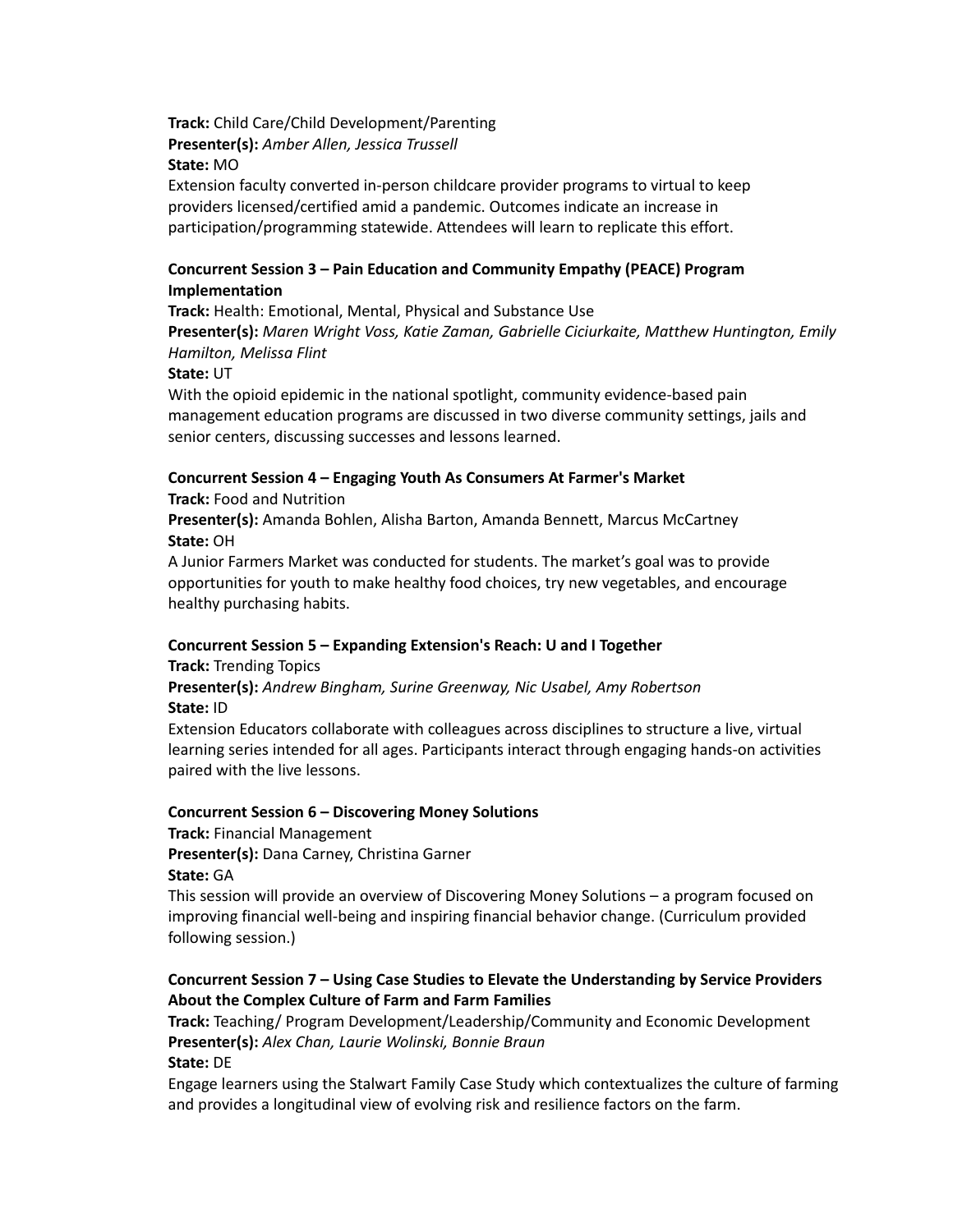#### **11:00 AM - 1:00 PM**

Regional Business Meetings & Awards Luncheon

#### **1:30 PM - 5:30 PM**

In-Depth Sessions, *(separate registration required) Buses will depart the Raleigh Convention Center. See ticket for bus load time.*

## **In-Depth Session 1 – Preventing Obesity by Design: Healthy Eating and Physical Activity Strategy for Childcare**

**Track:** Chronic Disease Prevention, Childcare/Child Development Explore cost-effective, naturalized outdoor learning environments and strategies for built-environment interventions that improve children's health and development outcomes.

#### **In-Depth Session 2 – Locally Sweet: Understanding Local in a Global Food Market**

**Track:** Food Safety, Food & Nutrition, Trending Topics Tour of sweet potato packing and processing facility with focus on local and global markets and food safety standards.

#### **In-Depth Session 3 – Agritourism's Role in Feeding Communities**

**Track:** Food & Nutrition, Community & Economic Development Tour of nursery and its history from tobacco to landscape and U-pick operations offering local food and value-added products. Tour a food pantry that partners with a nursery to reduce food waste and feed the community.

#### **In-Depth Session 4 – Med Instead of Meds**

#### **Track:** Food & Nutrition, Health

Med Instead of Meds is a six-session culinary nutrition curriculum series designed for delivery by Family & Consumer Sciences Extension Agents. Session presenters will share the science behind the Mediterranean eating pattern and provide an overview of the Med Instead of Meds curriculum. Outcome data and statewide program impact will also be shared along with implementation strategies. This session will take place in the Dinah E. Gore Teaching and Research Kitchens at NC State and will include a recipe demo, taste test, and a short physical activity break.

#### **In-Depth Session 5 – Plant Science Research & Innovation**

#### **Track:** Food & Nutrition, Trending Topics

The NC State University Plant Sciences Building represents the latest thinking in design and construction to meet the complex needs of team-based plant science. This unique facility features evolving technology in an evolving space providing maximum potential for collaboration, interdisciplinary activities and innovation. Scientists and staff seamlessly integrate research and talent with the College of Engineering, the College of Textiles, and the Biomanufacturing Training and Education Center to serve as a global hub for plant science discovery and innovation and to deliver tangible impacts across the state and around the world to feed, clothe, heal and fuel a growing population. Tour state-of-the-art test plots, laboratories, think tanks, greenhouses, water features, plazas, porches, and terraces....come explore 185,000 square feet of genius!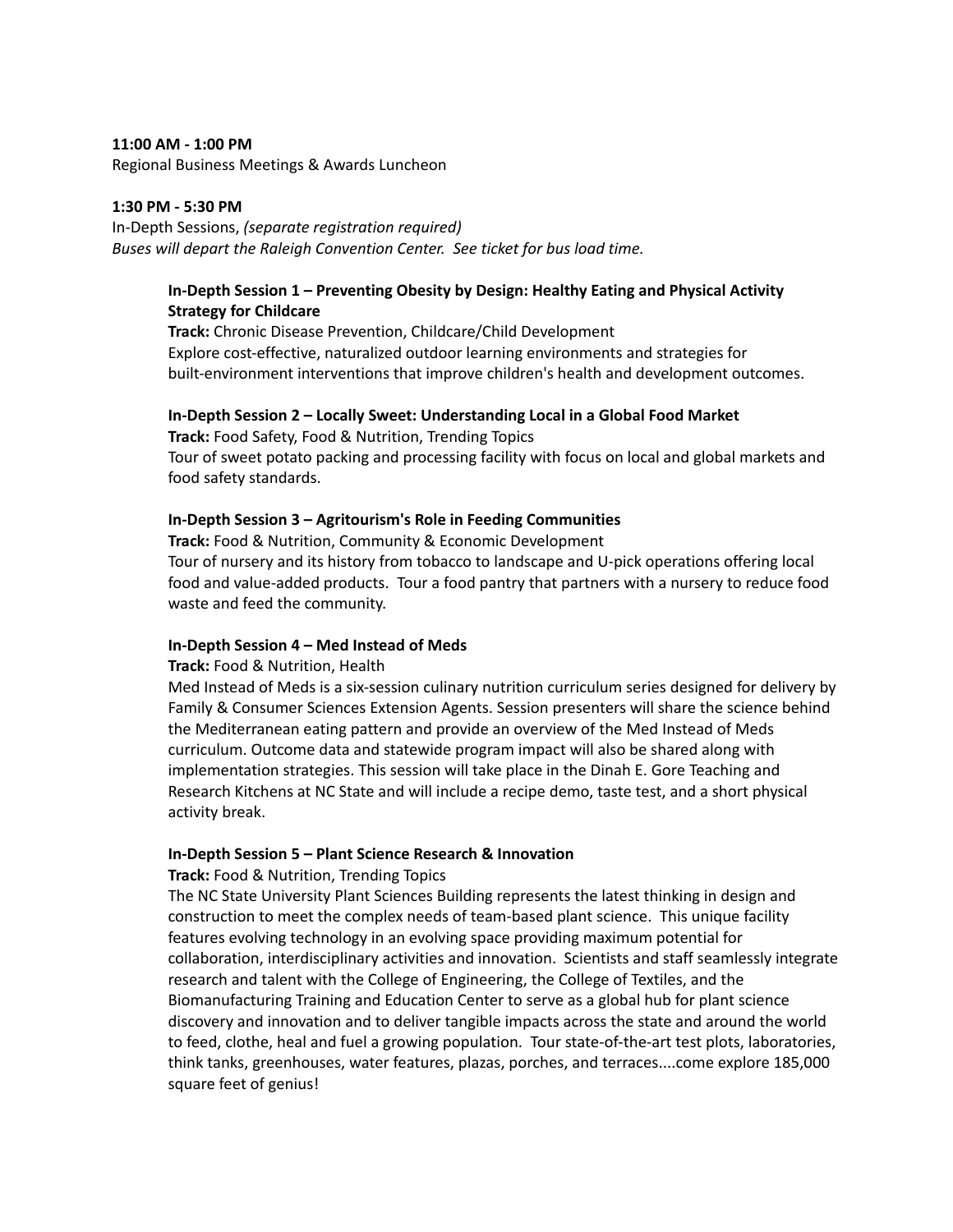#### **In-Depth Session 6 – Shopping For New Ideas**

**Track:** Chronic Disease Prevention, Food & Nutrition, Professional Development Tour the Poe Health Education Center and learn how this organization is reaching families to provide nutrition education. Put on your "participant" hat as you experience a pop-up grocery store tour and learn new strategies to improve nutrition education in your own community.

#### **In-Depth Session 7 – Campus Connections: Farm, Food, & Family**

**Track:** Food & Nutrition, Health, Sustainable Living, Chronic Disease Prevention This session includes visits to North Carolina State University's Agroecology Farm, SOL Garden, Feed the Pack Food Pantry, and University Dining. Journey with us from small scale farming and gardening initiatives to inclusive food pantry services and dining options. Along the way, we will discover the role each partner plays in creating an inclusive and sustainable food environment for students and the local community.

#### **In-Depth Session 8 – Addressing Food Insecurity**

**Track:** Food & Nutrition

Explore the power of this organization's mission to feed neighbors, teach self-sufficiency, grow healthy foods, and cultivate innovative approaches to end hunger.

#### **In-Depth Session 9 – Community Partnership Successes**

**Track:** Community & Economic Development

A Place at the Table is a non-profit cafe where everyone is welcome. They serve the community of Raleigh, NC by providing great meals at an affordable price for those who may not be able to pay the standard market price. Patrons pay what they can as well as volunteer their time at the cafe in exchange for a healthy meal. There are also patrons in the community that will provide meals through the Cafe's meal token program by purchasing a meal token to be donated to another community member. This in-depth session will allow participants to see how A Place at the Table is bringing communities together as well as address the complex issue around our food system with healthy meals that are filling and affordable for all people regardless of economic status.

#### **In-Depth Session 10 – The Green Chair Project Onsite**

**Track:** Sustainable Living, Health, Community & Economic Development Have you ever wondered about the carbon footprint of home furnishings? Is your community facing greater homelessness and increasing numbers of families in crisis? Do you know how sleep affects overall health? What do all of these topics have in common? Meet "Green Chair"! The Green Chair Project reuses furnishings donated by the community to help neighbors facing the challenges of homelessness, crisis and disaster. But it doesn't end there. Hear the "green chair" story from the organization's founder and discover how lives change when families and individuals are nurtured and sustained in well-equipped homes. Learn how their core values of empowerment and choice, green living, nimbleness, dignity, stewardship, collaboration, and compassion create environments that promote positive health outcomes for families.

#### **In-Depth Session 11 - Dining with Diabetes**

Coming Soon

#### **5:00 PM - 7:30 PM**

Exhibitor Set-up/Silent Auction Set-up/Showcase of Excellence Poster Set-up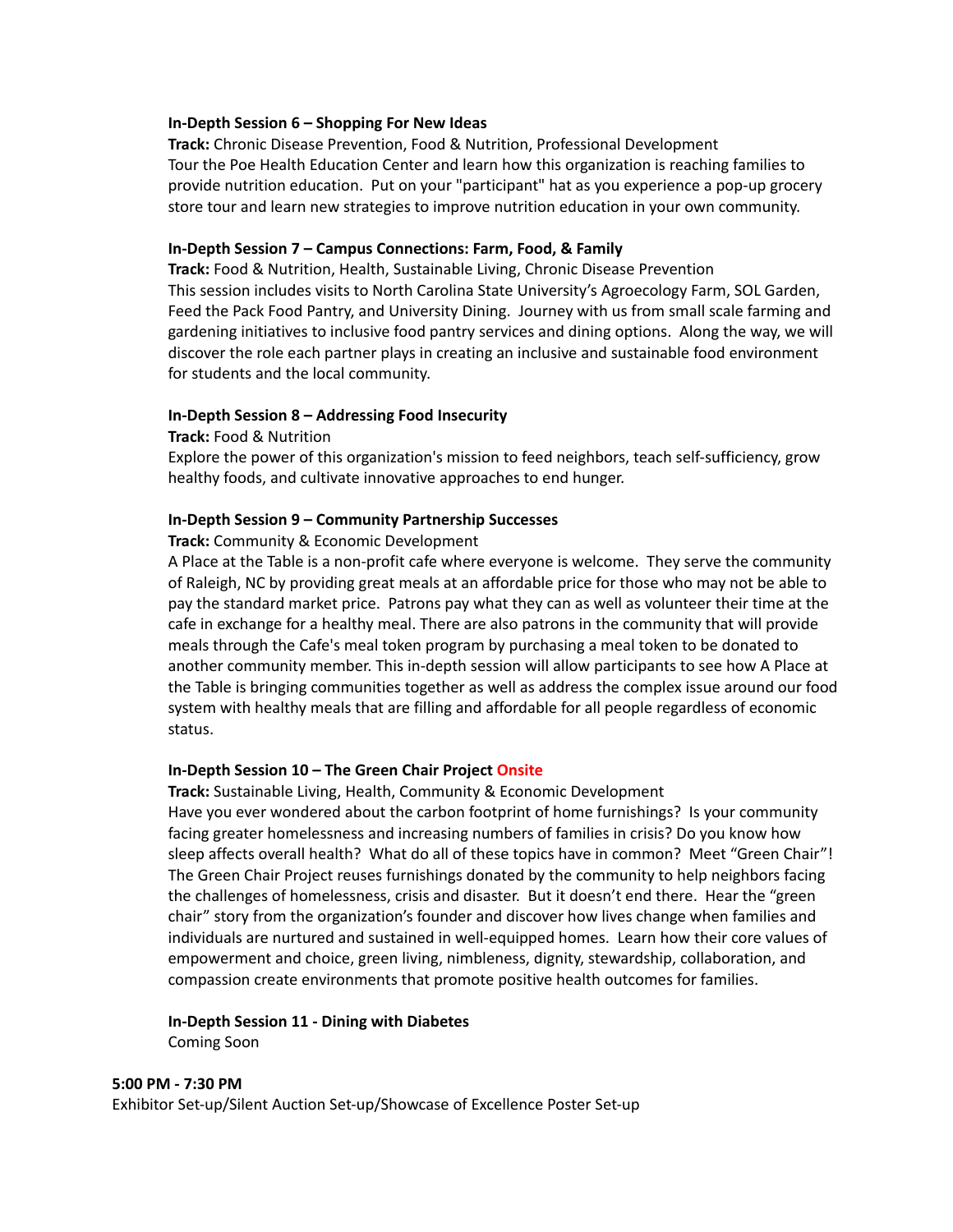**6:00 PM** State's Night Out

#### **WEDNESDAY, SEPTEMBER 14, 2022**

**6:30 AM - 7:30 AM** Wellness Activities

**7:00 AM – 10:00 AM** Silent Auction Drop-off

**7:00 AM – 11:00 AM** Exhibitor Set-up/Silent Auction Set-up/Showcase of Excellence Poster Set-up

**7:00 AM - 4:00 PM** Registration Open/Service Project Drop-off

**8:00 AM - 4:00 PM** FCS Program Leaders Meeting *(separate registration required - breakfast and lunch included)*

**8:00 AM - 8:45 AM** Concurrent Sessions

> **Concurrent Session 1 – Award Session TBD Track:** AWARD **Presenter(s): State:**

**Concurrent Session 2 – Virtual Food Safety Series Meets Current Clientele Needs Track:** Food Safety/Food Security **Presenter(s):** *Amy Robertson, Surine Greenway, Nicasio Usabel* **State:** ID A team of Extension Educators collaborated with the intent to provide free virtual food preparation and food safety workshops for home food consumers throughout the state of "STATE".

**Concurrent Session 3 – Stay Grounded with Nature Journaling Track:** 4-H and Youth Development **Presenter(s):** *Kris Boulton* **State:** AR Spending time in the outdoors helps children identify with nature, boosts physical and mental health, and helps children gain self-confidence and respect for the world around them.

**Concurrent Session 4 – Award Session TBD Track:** AWARD **Presenter(s): State:**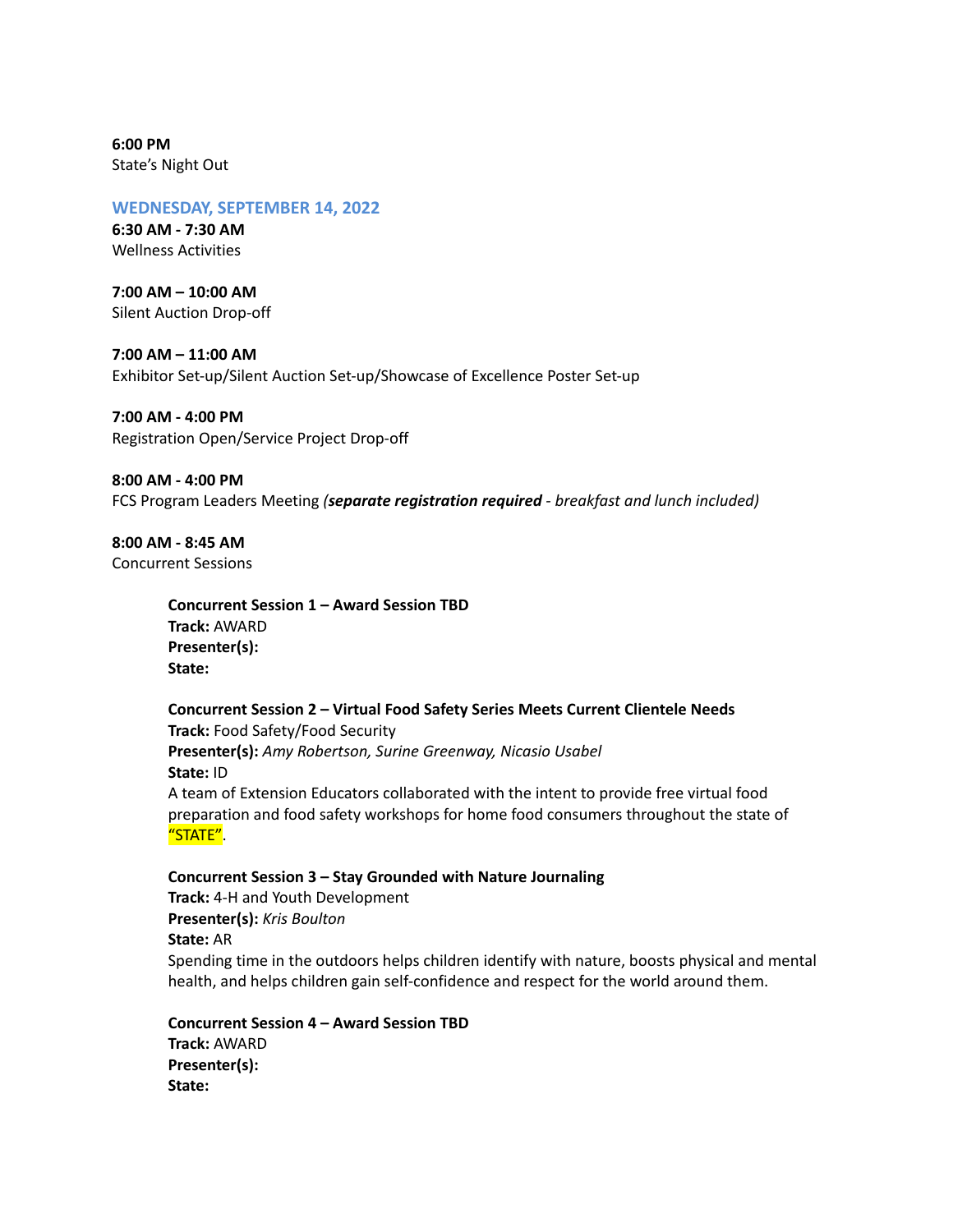### **Concurrent Session 5 – Capacity Building Within Cooperative Extension to Produce Quality Food Demonstration Videos: Meeting the Emerging Need for Online distance Learning Tools Track:** Technology and Social Media

**Presenter(s):** *Melissa Chase, April Payne*

#### **State:** VA

This session will describe the process and outcomes of a practice-based training for Extension educators on production planning, filming, and editing of food demonstration videos to support online programs.

## **Concurrent Session 6 – Committee Session TBD Track:** COMMITTEE **Presenter(s):**

**State:**

## **Concurrent Session 7 – Connection, Collaboration and Commitment to Purpose-Key to Intentionally Recharging Virtual Teams**

**Track:** Trending Topics

**Presenter(s):** *Gina Lucas, Joy West, Halie Corbitt, Lisa Peterson, Rick Griffiths, Roxie Price, Carrie Elsen*

**State:** MO

Virtual teams are now commonplace. Our experience has revealed advantages to online collaboration. Learning to master the virtual team model allows groups to meet their organizational objectives while connecting remotely.

## **Concurrent Session 8 – Self-Assessment of Health Behaviors by state Farmers and Implications for Programming**

**Track:** Health: Emotional, Mental, Physical and Substance Use **Presenter(s):** *Pat Brinkman, Jill Kilanowski, S. Dee Jepsen, Emilee Drerup, Sonia Duffy* **State:** OH

A self-reported health assessment by 505 farmers will provide information on their eight health behaviors/practices. Come learn how you can use this survey and incorporate findings into future programming goals.

## **Ignite Sessions**

## **8:00 AM – 8:10 AM**

**Ignite Session 1 – Achieving Healthier Lifestyles Through Virtual Education Track:** Food and Nutrition **Presenter(s):** *Shari Bresin* **State:** FL

An Extension program addressing eating habits that can lead to losing weight safely and steadily was implemented, with the objective of at least 20 percent of participants improving lifestyle choices..

## **8:15 AM – 8:25 AM**

**Ignite Session 2** – **Award Session - TBA Track:** AWARD - **Presenter(s)**: **State:**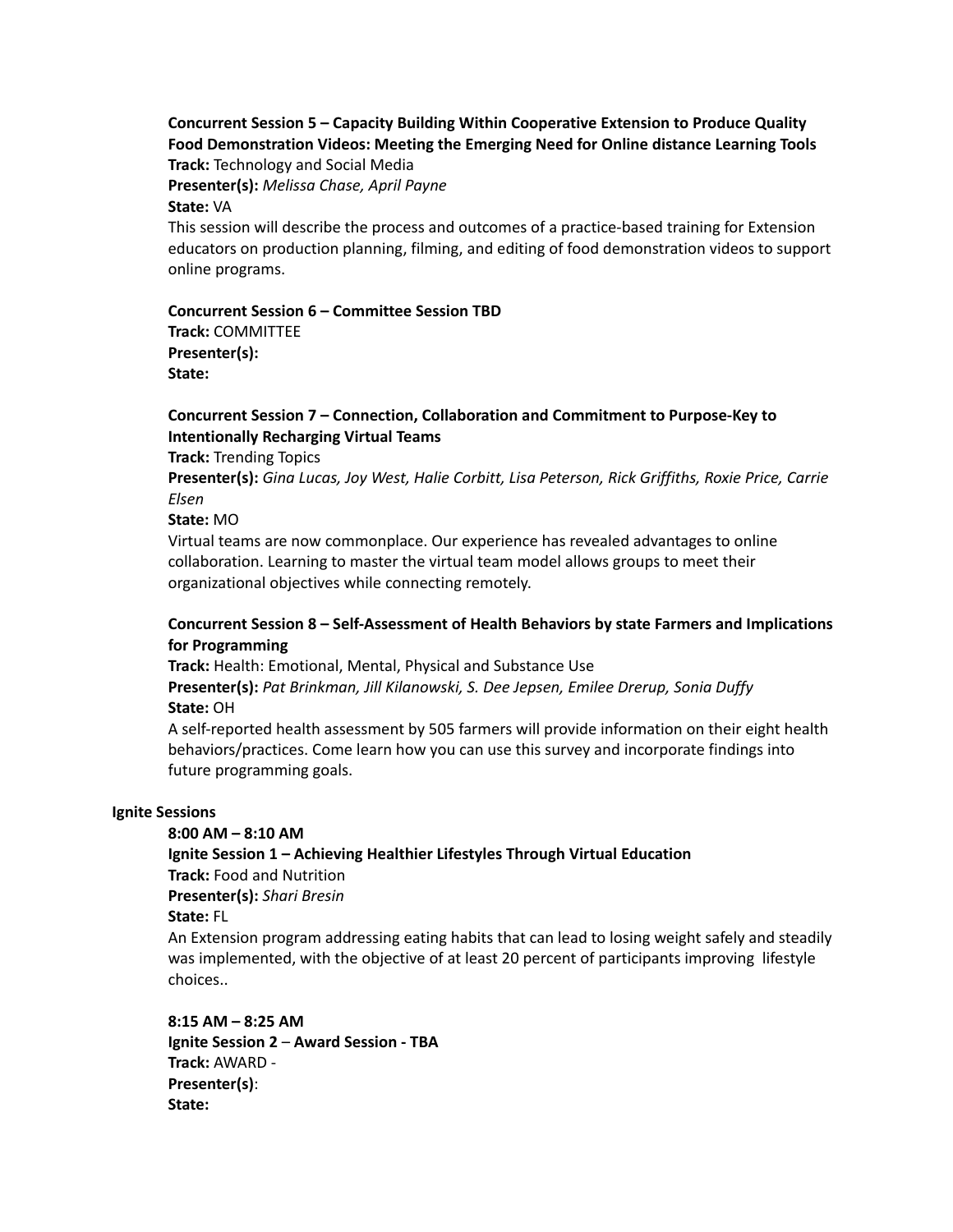## **8:30 AM – 8:40 AM Ignite Session 2** – **Curbside Meal Kit Deliveries for Food-Insecure Families Track:** Food Safety/Food Security **Presenter(s)**: Sherri Cirignano **State:** NJ Through a collaborative effort between a Cooperative Extension department and a childcare agency, 224 curbside meal kits with an educational component were delivered to 57 food-insecure families during the pandemic.

## **9:00 AM - 9:45 AM**

Concurrent Sessions

**Concurrent Session 1 – Award Session - TBD Track:** AWARD **Presenter(s): State:**

## **Concurrent Session 2 – Results from the National Inventory of Extension Programming for the ECE Workforce and How to Use Them to Improve your Extension Programming**

**Track:** Child Care/Child Development/Parenting

**Presenter(s):** *Catherine Speirs,* Courtney Aldrich, Kyleigh Brown, Azriella Friedman, Courtney Luecking, Audrey Rider, Carrie Shrier, LaDonna Werth, Hope Wilson **State:** AZ

Results from a national survey exploring the programming Cooperative Extension Systems provide for early care and education professionals will be shared. Attendees will discuss priorities for programming in their states.

**Concurrent Session 3 – Endowment Grant Recipient Track:** ENDOWMENT **Presenter(s): State:**

## **Concurrent Session 4 – A Novel Idea: Using Book Clubs as an Educational Tool to Promote Financial Literacy**

**Track:** Financial Management **Presenter(s):** *Nichole Huff, Kelly May, Mindy McCulley* **State:** KY Finding novel ways to engage clients is challenging. Learn how a statewide Extension effort utilizes an online book club to promote financial literacy. Topics have included retirement planning, consumer protection.

## **Concurrent Session 5 – Make Every Bite Count**

**Track:** Food and Nutrition **Presenter(s):** *Margaret Viebrock* **State:** WA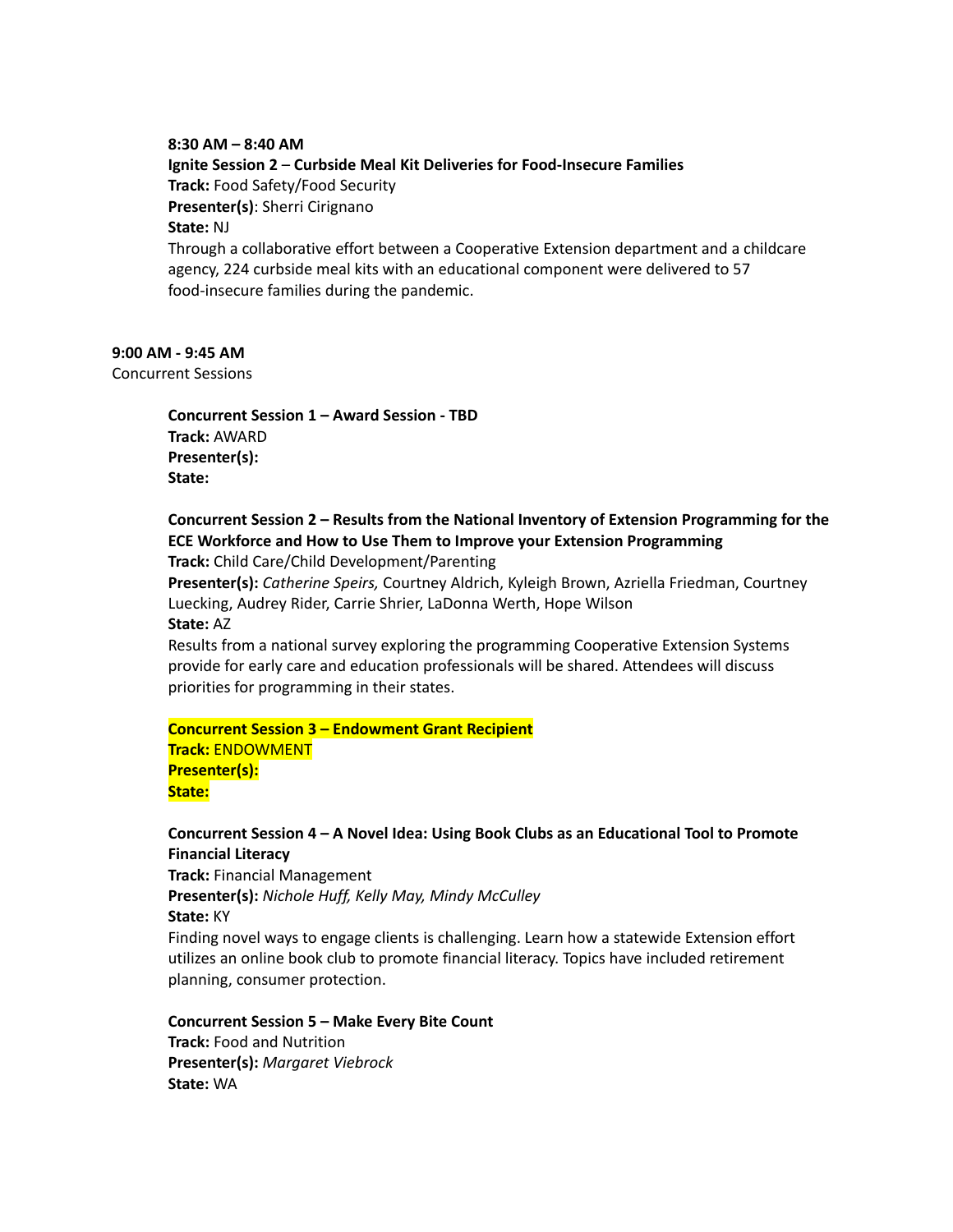"Make Every Bite Count" a virtual 4-lesson series, helped families change eating habits and save money. Food demonstrations, incentives, Facebook interface and providing recipe ingredients changed family interaction and behaviors.

### **Concurrent Session 6 – Committee Session TBD**

**Track:** COMMITTEE **Presenter(s): State:**

## **Concurrent Session 7 – Training Master Gardener Volunteers in Best Practices for Injury Prevention in the Garden**

**Track:** Health: Emotional, Mental, Physical and Substance Use **Presenter(s):** *Gabriela Murza*

**State:** UT

Workshops were presented to Master Gardener Volunteers to address ways to prevent or minimize injury and pain while working in the garden. Survey results show an increase in behavior adoption.

## **Concurrent Session 8 – Lessons Learned from the Staying Connected Fatherhood Initiative for Reentry Fathers**

**Track:** Teaching/ Program Development/Leadership/Community and Economic Development **Presenter(s):** *Katrina Akande, Debra Award*

## **State:** AL

This session will provide strategies to implement parenting education for reentry fathers in correctional and community settings.

## **Ignite Sessions**

#### **9:00 AM – 9:10 AM**

#### **Ignite Session 1 – Using Social Media Messaging to Decrease Vaccine Hesitancy Track:** Health: Emotional, Mental, Physical and Substance Use

**Presenter(s):** *Catherine Sorenson, Lisa McCoy, Crystal Terhune, Jinheee Kim, Anne Mamish, Kiarra Burton*

#### **State:** MD

Vaccinations are important tools for maintaining public health. To address rising vaccine hesitancy and resistance, TEAM received a CDC grant and utilized social media to promote vaccination uptake.

#### **9:15 AM – 9:25 AM**

## **Ignite Session 2** – **Addressing Teen Mental Health of Latinx Families by Strengthening Family-Skills and Engaging in Sports**

**Track:** Health: Emotional, Mental, Physical and Substance Use

**Presenter(s)**: Ghaffar Hurtado Choque, Matthew Rodriguez, Alexander Chan **State:** MD

The overarching goal is to improve the mental health amongst youth of Latinx families by strengthening healthy parenting practices for parents/caregivers, positive youth development and engaging youth in organized sports.

#### **9:30 AM – 9:40 AM**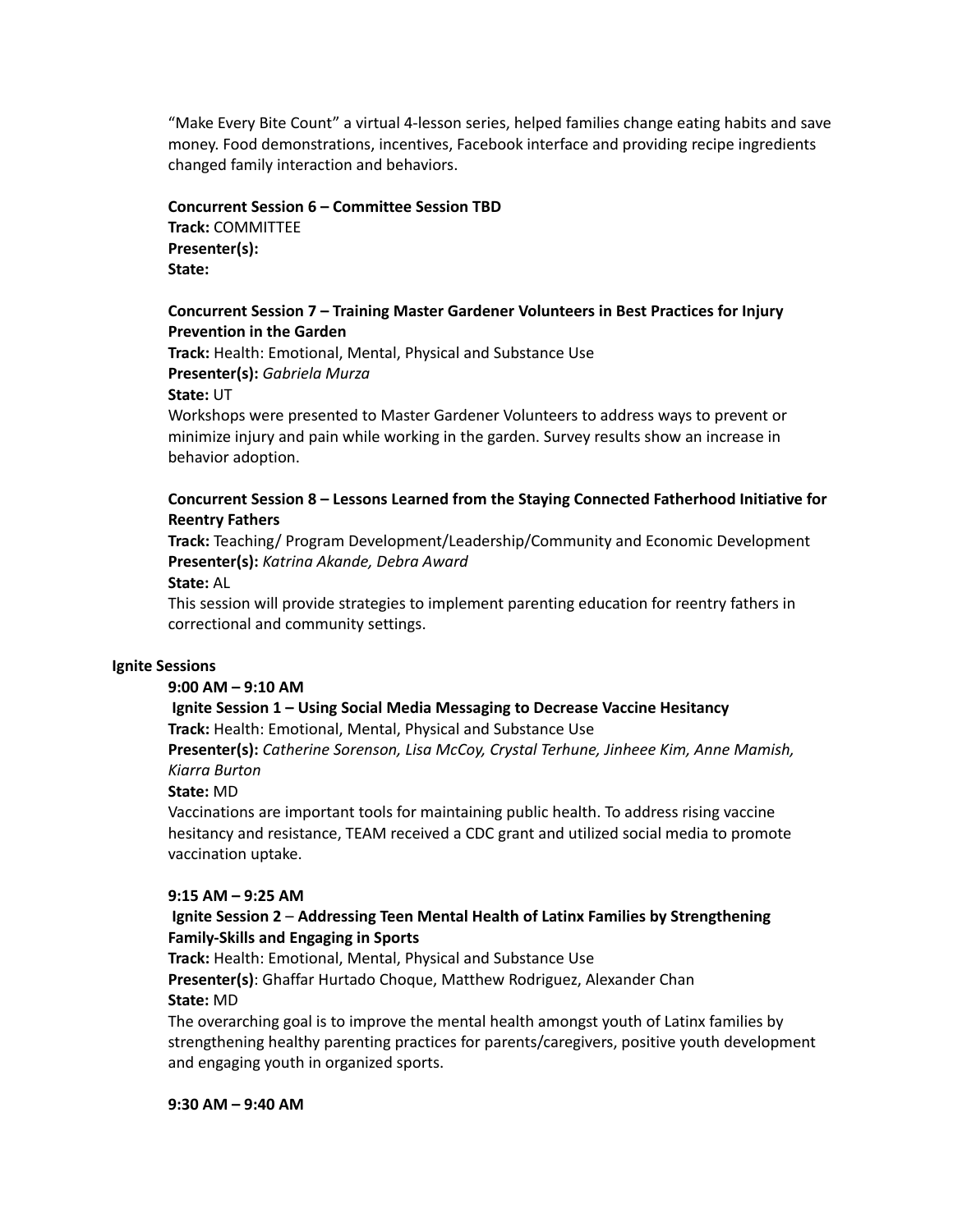**Ignite Session 3** – **Track: Presenter(s)**: **State:**

# **10:00 AM - 10:45 AM**

Concurrent Sessions

## **Concurrent Session 1 – Award Session - TBD Track:** AWARD **Presenter(s): State:**

### **Concurrent Session 2 – Use What You've Got- Using extension resources to build trauma-informed rapid response programming!**

**Track:** Teaching/ Program Development/Leadership/Community and Economic Development **Presenter(s):** *Jackie Carattini, Mandi Dornfeld*

**State:** WI

Utilizing trauma informed practices and adult education principles, Extension is linking critical research and knowledge to populations seeking guidance and support. These brief interventions serve as a connector to resources.

## **Concurrent Session 3 – StoryWalk®: A fun time for everyone!**

**Track:** Health: Emotional, Mental, Physical and Substance Use **Presenter(s):** *Ruth Chowning, Paul Adkins, Kenna R. Knight* **State:** KY

A StoryWalk® focuses on promoting literacy, physical activity, and family time. Come, learn the history, implementation methods and leave equipped to hold a community StoryWalk®!

## **Concurrent Session 4 – Farm to Table: Improving Cooking Confidence in Preparing Fresh Produce While Reducing Waste**

**Track:** Food and Nutrition **Presenter(s):** *Lori Johnson*

**State:** FL

Partnership with a local farm provided the canvas to connect farm to table cooking. This session provides a guide to get started and how to infuse health with culinary experiences.

## **Concurrent Session 5 – Using Forums to Engage Community in Creating Collaborative Solutions Track:** Trending Topics

**Presenter(s):** *Jesse Ketterman, Maria Pippidis, Bonnie Braun, Laurie Wolinski, Shannon Dill, Jenn Volk*

**State:** MD

Community forums can be used as a tool to engage diverse stakeholders in addressing and finding solutions for complex issues whether online or face-to-face. Come learn how.

## **Concurrent Session 6 – Early Financial Literacy Building Blocks Taught through Mobile Children's Library Pilot**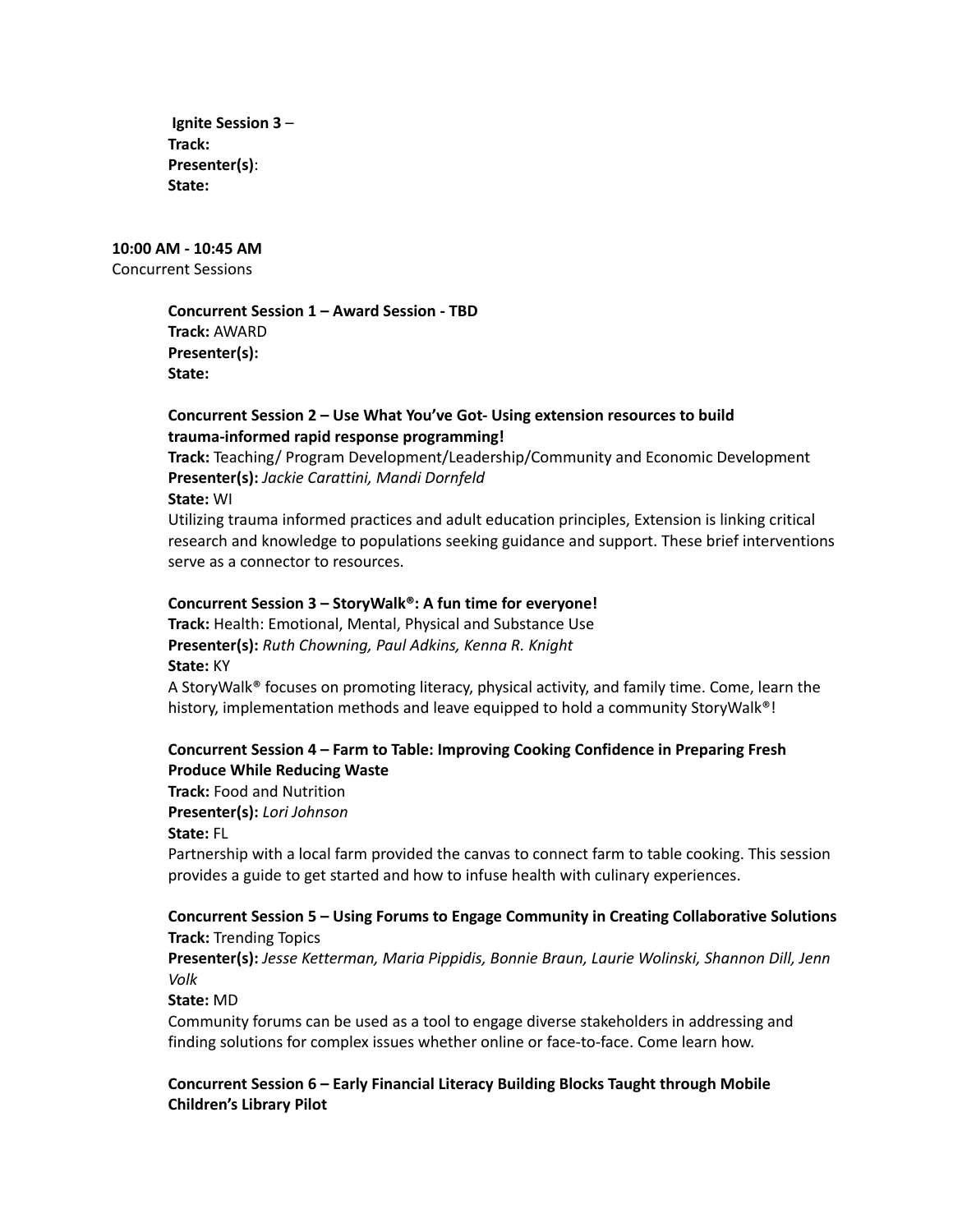### **Track:** Financial Management

**Presenter(s):** *Christy Stuth, Ashley Dixon*

#### **State:** AZ

Pilot study of mobile children's library created to support parental confidence and encourage teaching early financial concepts.

## **Concurrent Session 7 – Confirming and Affirming – Impacts of Teaching Parents Self-Awareness and Social-Emotional Skills**

**Track:** Child Care/Child Development/Parenting

**Presenter(s):** *Silvia Vilches, Debra Ward, Synthia Flowers, Jenna Wettstein, Peace Onuorah, Brianna Hoke, Leigh Akins*

**State:** AL

Insights into the successful and profound elements of a parenting program that focuses on social-emotional development, reflective listening skills, and family of origin values with a diverse Southern audience.

## **Ignite Sessions**

## **10:00 AM – 10:10 AM**

**Ignite Session 1 – Increasing Children and Youth Interest in Cooking through Virtual Classes Track:** 4-H and Youth Development

**Presenter(s):** *April Litchford*

## **State:** UT

Rise in demand for virtual youth programming inspired creation of youth cooking classes that provided instruction of basic cooking skills, some recipe ingredients, and virtual step-by-step instructions for completing recipes.

## **10:15 AM – 10:25 AM**

## **Ignite Session 2** – **Developing and Piloting an Adventure-oriented Confidence-Building Curriculum for Youth**

**Track:** 4-H and Youth Development

**Presenter(s)**: Cindy Jenkins, Andrea Schmutz, Christina Pay, Melanie Dabb, Eva Timothy, Catherine Hansen, Lisa Schainker

## **State:** UT

This poster will describe the development and pilot test of an innovative camp designed to build confidence in youth by supplementing engaging lessons with adventure-based activities.

## **10:30 AM – 10:40 AM**

**Ignite Session 3** – [PODCAST NAME]: An Innovative Platform for Delivering Family and

## Consumer Science Topics

**Track:** Technology and Social Media

**Presenter(s)**: Paige Wray, Callie Ward

## **State:** UT

In a world of social media and Google, research-based information is not often shared. This project delivers research-based information and awareness of Extension topics through podcast episodes and Instagram posts.

**11:00 AM - 11:30 AM** Exhibitor Orientation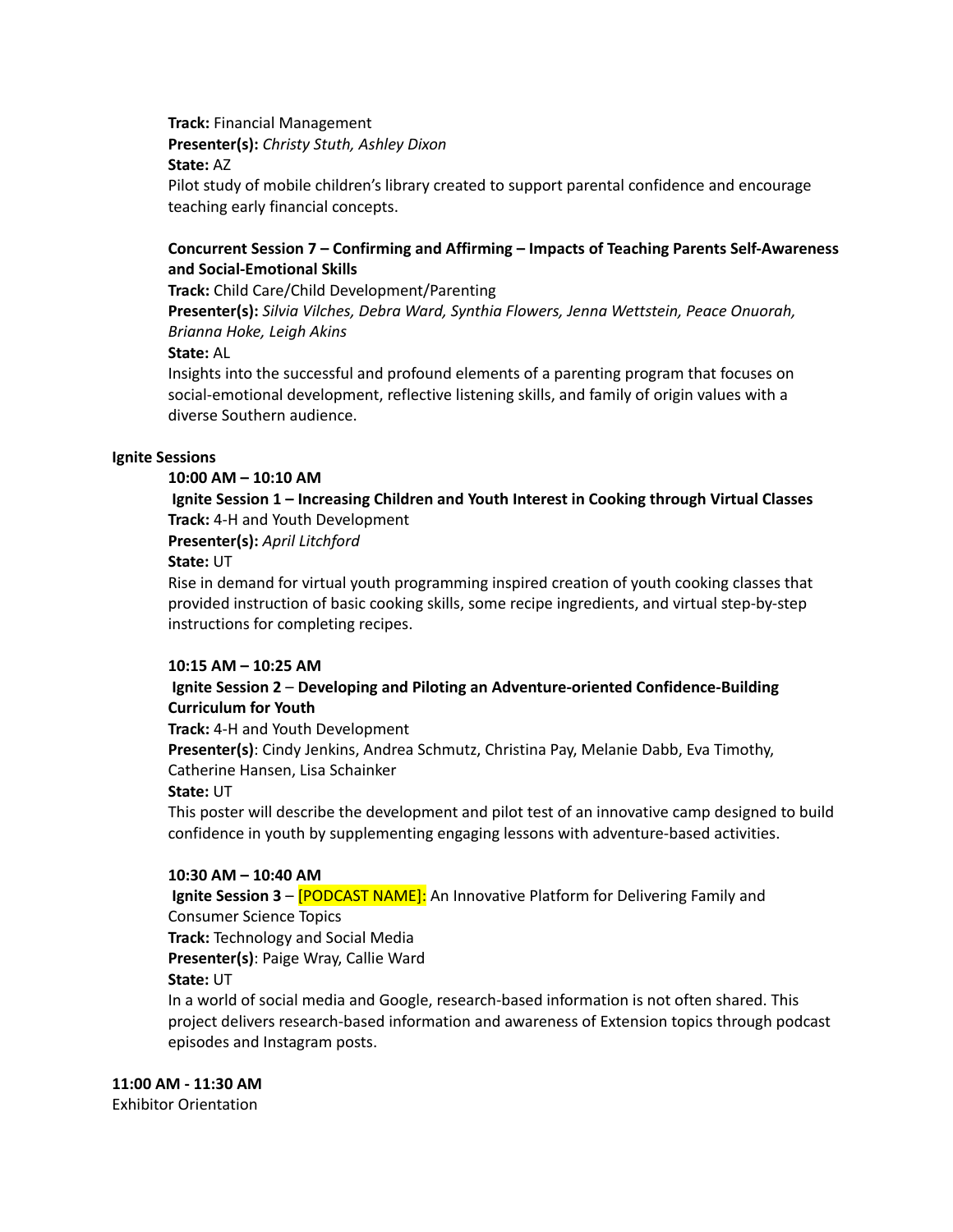## **11:00 AM - 11:45 PM**

Concurrent Sessions

**Concurrent Session 1 – Award Session - TBD Track:** AWARD **Presenter(s): State:**

## **Concurrent Session 2 – Encouraging Financial Conversations (EFC) Builds Skills for Those in Helping Professions**

**Track:** Financial Management **Presenter(s):** *Carol Bralich, Katie Gellings, Amanda Kostman* **State:** WI

Encouraging Financial Conversations is designed for frontline staff to empower clients to reach financial goals. Participants learn strategies to help guide conversations with clients around financial competency skills.

## **Concurrent Session 3 – Program Development and Implementation of an Extension Master Food Volunteer Program**

**Track:** Teaching/ Program Development/Leadership/Community and Economic Development **Presenter(s):** *Meghan Lassiter, Dara Bloom, Michelle Estrada, Mary Morris, Vincent Webb* **State:** NC

This session will provide participants with information about the Extension Master Food Volunteer program and how volunteers can help Family & amp; Consumer Sciences Agents broaden the reach of Cooperative Extension.

## **Concurrent Session 4 – Farm Wellness Outreach to the Agricultural Community**

**Track:** Health: Emotional, Mental, Physical and Substance Use **Presenter(s):** *David Brown, Demi Johnson, Norlan Hinke, Gina Lee* **State:** IA

Farm Wellness is a program supported by USDA offered to farmers and local agribusinesses. Individual outreach contacts and stress assistance publications were provided to agribusinesses and farmers at extension trainings.

## **Concurrent Session 5 – Online Grab and Go Resources for Education (Social-Emotional, Mental Wellness, and Mindfulness)**

**Track:** 4-H and Youth Development

**Presenter(s):** *Jami Dellifield, Amanda Raines* **State:** *OH*

Learn how to utilize and implement online grab and go lesson plans developed for children, youth, and families that focus on social-emotional, mental wellness and mindfulness.

## **Concurrent Session 6 – Delivering Opioid-related Evidence-based Programs in Rural [STATE]: Two Year Report on a Technical Assistance Grant**

**Track:** Health: Emotional, Mental, Physical and Substance Use **Presenter(s):** *JinHee Kim, Jee Hun Yoo, Ali Hurtado, Alexander Chan, Jamie Besaw, Emma Kniola* **State:** MD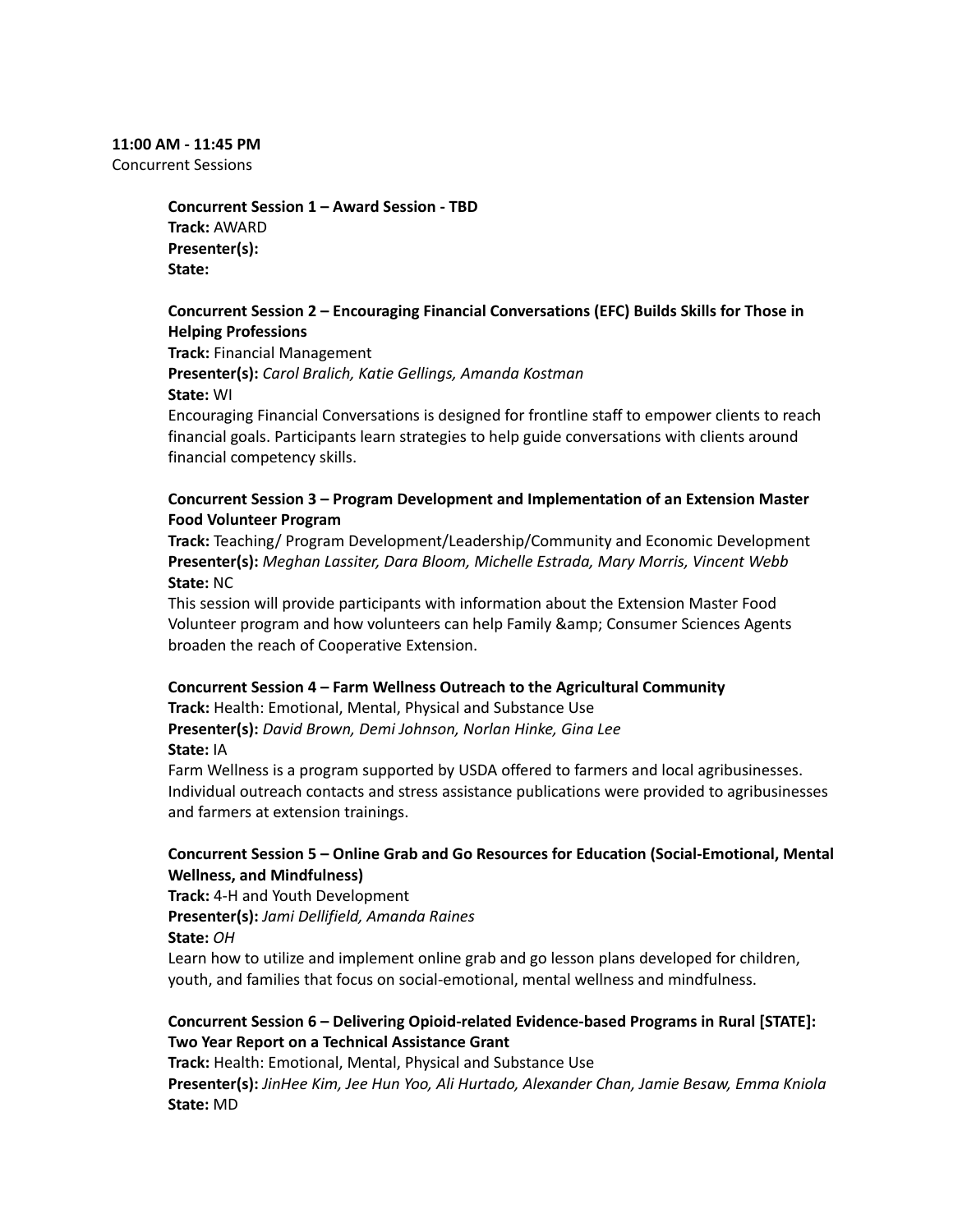The study describes the project that aims to strengthen the capacity of rural communities to address opioid issues during the pandemic.

## **Concurrent Session 7 – Evaluation of a Social Marketing Campaign Promoting Nutrition and Physical Activity to SNAP-Ed Eligible Adults**

**Track:** Food and Nutrition

**Presenter(s):** *Katie Funderburk, Sondra Parmer* **State:** AL

SNAP-Ed developed an original social marketing campaign using evidence-based methods for promoting nutrition and physical activity to parents. Evaluation data showed associations between campaign exposure and health-promoting behaviors.

## **Concurrent Session 8 – Responding to Emerging Needs by Offering Online Webinar Series in Food Preservation Topics**

**Track:** Food Safety/Food Security

**Presenter(s):** *Andrea Schmutz, Cindy Jenkins, Emma Parkhurst, April Litchford, Kathleen Riggs, Melanie Jewkes, Callie Ward, Chris Jessen*

**State:** UT

Rising demand for reliable food preservation information coupled with constraints of in-person gathering prompted innovative development of virtual food preservation class series complete with food demonstrations and question/answer sessions.

#### **Ignite Sessions**

## **11:00 AM – 11:10 AM**

## **Ignite Session 1 – Storybooks & STEM - Oceans of Possibilities**

**Track:** Child Care/Child Development/Parenting

**Presenter(s):** *Sarah Roberts, Jackie Steffen*

**State:** NE

Discover the excitement of connecting literacy and STEM to children, families, and early childhood professionals through the Earth's amazing oceans.

## **11:15 AM – 11:25 AM**

#### **Ignite Session 2** – **Reaching out to Parents/Caregivers Digitally**

**Track:** Child Care/Child Development/Parenting **Presenter(s)**: YaeBin Kim

**State:** NV

Reaching out to families through several different digital media and devices can help parents acquire and apply the parenting and problem-solving skills necessary to build a healthy family.

## **11:30 AM – 11:40 AM**

## **Ignite Session 3** – **Specifying Human Development Concepts and Competencies Central to FCS Extension Professional Development**

**Track:** Life Span Development: Aging, Human Development and related topics **Presenter(s)**: Claire Roscoe, Alisha Hardman, Katherine Brune, Marina Denny **State:** MS

Focus groups were conducted with human development experts to tailor an existing FCS competency assessment framework to the unique needs of STATE. The formative evaluation process and results are presented.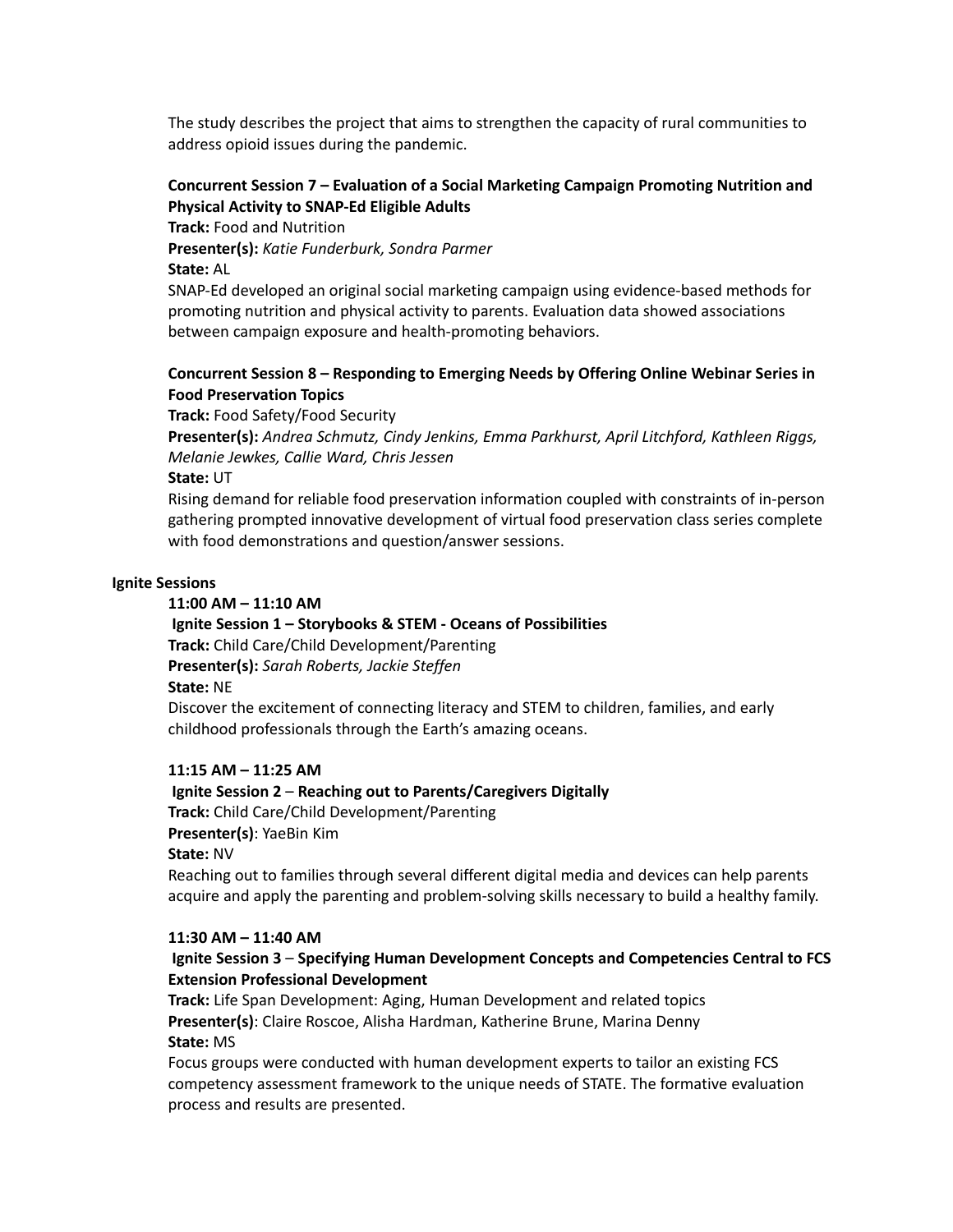**12:00 PM - 5:00 PM** Exhibit Hall Grand Opening - Boxed Lunch Provided Silent Auction Open Showcase of Excellence (Posters Manned 1:00 – 2:00 PM) - *see end of document for full Poster Presentation listing*

**12:30 PM - 4:30 PM** Exhibit Forums

**2:00 PM - 4:00 PM** Annual Business Meeting

**6:30 PM - 8:30 PM** Leadership Event *(Invitation Only)* North Carolina Museum of Natural Sciences

## **THURSDAY, SEPTEMBER 15, 2022**

**6:30 AM – 7:30 AM** Wellness Activities

**7:00 AM - 2:00 PM** Registration Open/Service Project Drop-off

**7:30 AM - 8:30 AM** 2024 Annual Session Planning Committee Meeting

**8:00 AM - 10:00 AM** Exhibit Hall Open (Continental Breakfast Provided) Exhibit Forums Showcase of Excellence Displays - *see end of document for full Poster Presentation listing* Silent Auction

**8:00 AM - 3:00 PM** FCS Program Leaders Meeting *(Separate Registration Required, breakfast and lunch included)*

**9:00 AM - 10:00 AM** 2023 Annual Session Planning Committee Meeting

**10:15 AM - 11:00 AM** Concurrent Sessions

> **Concurrent Session 1 – Award Session - TBD Track:** AWARD **Presenter(s): State:**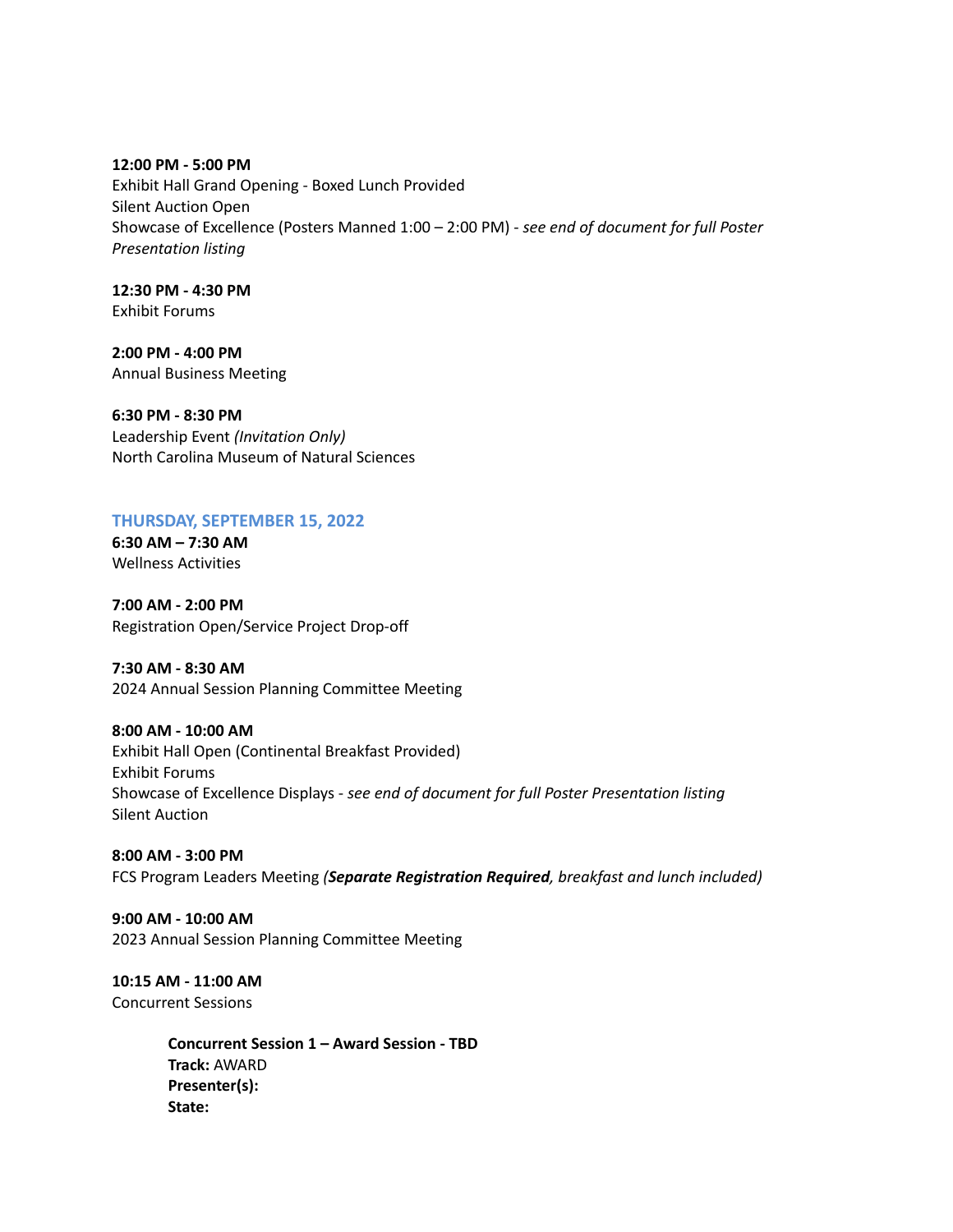## **Concurrent Session 2 – Clothing and Textile Training Empowers and Educates FCS Teachers, Adult Leaders and 4-H Volunteers**

**Track:** Sustainable Living: Textiles, Clothing, Housing, Environment, Disaster Relief & Preparedness and related topics

**Presenter(s):** *Tricia Mathis, Andrea Schmutz*

**State:** UT

The [State] University Clothing and Textile Training teaches 4-H leaders, volunteers and FCS teachers various sewing and textile skills, so they can teach youth practical and up-to-date information.

## **Concurrent Session 3 – Supporting Fathers and Families: Sharing Findings from Statewide Needs Assessment**

**Track:** Teaching/ Program Development/Leadership/Community and Economic Development **Presenter(s):** *Patricia Carroll, Margaret Kerr, Amanda Coorough, Jenna Klink, Adam Trunzo* **State:** WI

Despite the importance of fathers to children's development, they are still largely absent in parenting programs. Learn about a statewide needs assessment which aims to help bridge the gap.

### **Concurrent Session 4 – Opportunities, Lessons Learned, and Challenges among Extension Professionals Engaged in Adult Immunization Education During the Pandemic – Insights from the EXCITE Initiative**

**Track:** Trending Topics

**Presenter(s):** *Michelle Rodgers, Lindsey Haynes-Maslow, Laura Downey* **State:** OR

A survey of Extension professionals provides preliminary insight into opportunities, lessons learned, and challenges experienced when developing and delivering adult immunization education. Findings identify areas for support and professional development.

**Concurrent Session 5 – Committee Session - TBD Track:** COMMITTEE **Presenter(s): State:**

## **Concurrent Session 6 – Good Choice Healthy Retail Initiative; Grab and Go Meal Kits Promote Healthy Choices in Rural Grocery Store**

**Track:** Food and Nutrition

**Presenter(s):** *Erin Reznicek, Sondra Parmer, Katie Funderburk, Sofia Sanchez, Michelle Puckett, Ruth Brock*

**State:** AL

The development of a healthy retail initiative with researched-tested strategies helped a local SNAP-Ed educator use ingenuity to increase the appeal and affordability of healthy foods, during a global pandemic.

## **Concurrent Session 7 – Observe, Engage, Share: Increasing Mental Health Awareness in Farm Communities**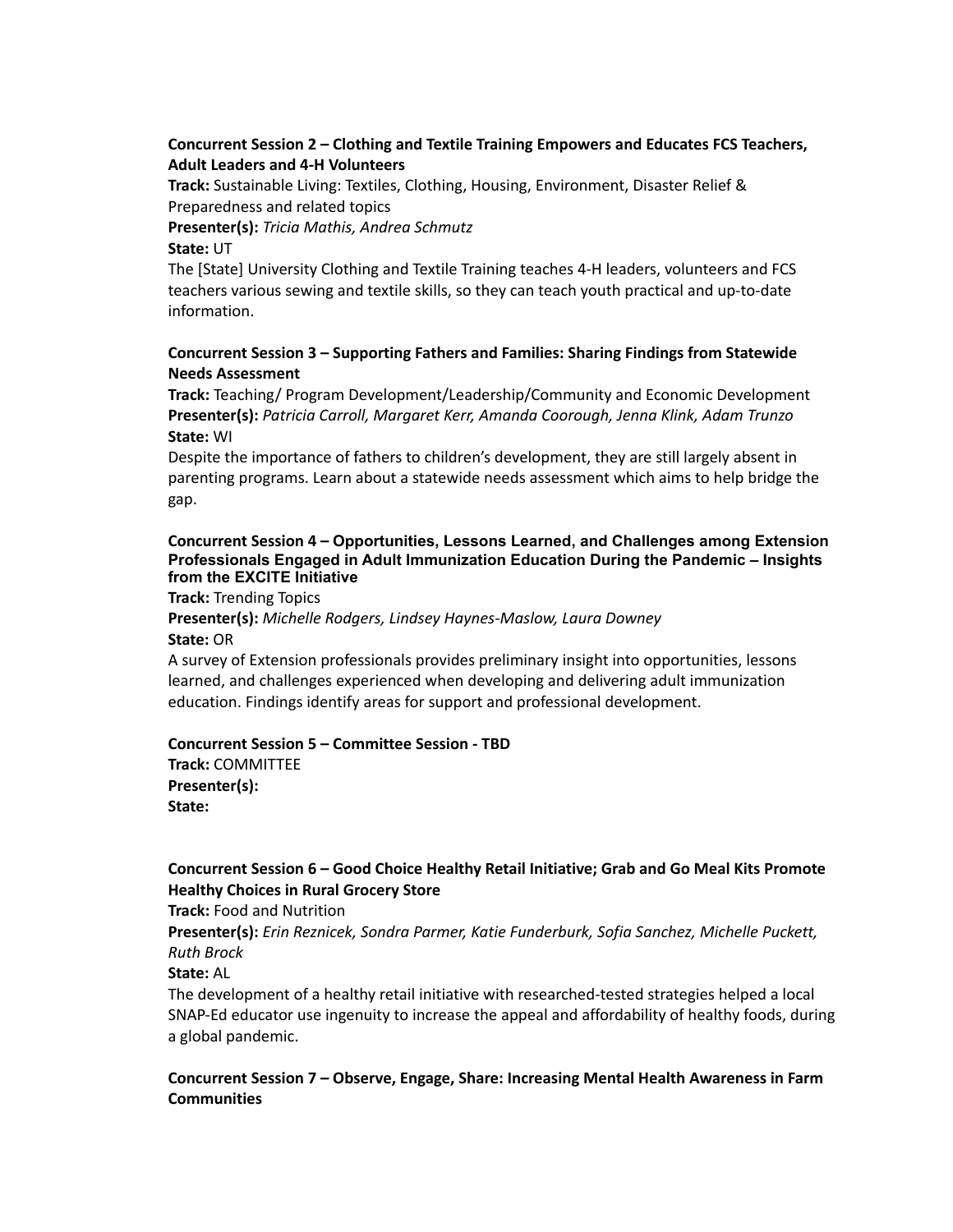**Track:** Health: Emotional, Mental, Physical and Substance Use **Presenter(s):** *Alexander Chan, Jesse Ketterman, Emily Zobel* **State:** MD

This session provides an overview of the training philosophy and initial results of a statewide program addressing mental health and stress in the agricultural community.

## **Concurrent Session 8 – Financial Education Program to Improve Financial Literacy Among Economically Disadvantaged Youth**

**Track:** Financial Management **Presenter(s):** *Kim Griffin, Beth Kerr*

**State:** FL

Financial education provides youth the knowledge and skills needed to build a secure financial future. This session demonstrates the successful implementation of a financial literacy program for economically disadvantaged youth.

## **Concurrent Session 9 – Parenting in a Pandemic: An Examination of Extension Professionals' Experiences**

**Track:** Child Care/Child Development/Parenting

**Presenter(s):** *Janet Fox, Mackenzie Johnson, Lisa Washburn, Kendra Lewis, Barbara Dunn-Swanson*

## **State:** TN

"How has your parenting been impacted by the pandemic?" We asked, 631 national Extension professionals responded. Come examine, explore, and reflect on Extension professionals' experiences while parenting in a pandemic.

## **Concurrent Session 10 – Podcasting: Engaging Consumers and Professionals Through a New Platform to Share Research-Based Information**

**Track:** Technology and Social Media

**Presenter(s):** *Carrie Vanderver, Leslie Thomas*

## **State:** GA

Our podcast covers reliable, relatable, and research-based topics on real life issues. It was developed to provide a new, accessible outlet to reach a larger audience of consumers and professionals.

## **11:00 AM - 2:00 PM**

Silent Auction Winners Announced/Pick-Up

## **11:15 AM - 12:00 PM**

Concurrent Sessions

**Concurrent Session 1 – Award Session - TBD Track:** AWARD **Presenter(s): State:**

## **Concurrent Session 2 – Creating a Virtual Cooking School and Embracing Technology to Make It a Success**

**Track:** Technology and Social Media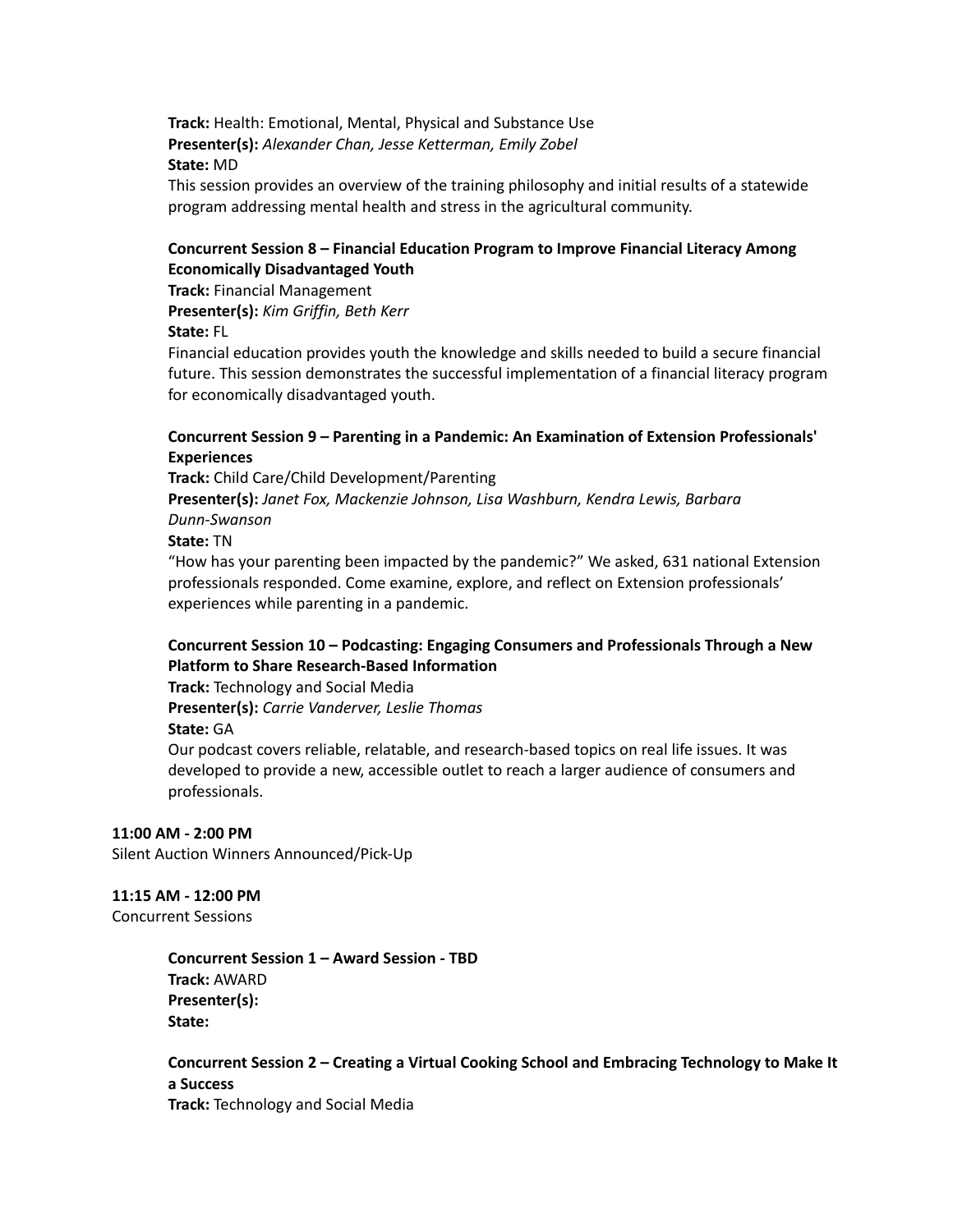## **Presenter(s):** *Melanie Taylor, Kendra Hughson, Marie Arick, Jill Breslawski, Julie McMillian* **State:** FL

FCS faculty collaborated on a virtual culinary series, A Healthy Table. Faculty planned, implemented a Google site, and co-taught the lessons. The pilot program offered virtual education during the pandemic.

#### **Concurrent Session 3 – Know Before you Go: Paying for College and Trade School**

**Track:** Financial Management

**Presenter(s):** *Dorothy Nuckols*

**State:** MD

Education is expensive, and neither high school students nor their families are being equipped with information to plan wisely for the future. See a successful program with financial decision-making solutions.

### **Concurrent Session 4 – Disseminating Science based Information with a Risk-Based Approach Track:** Food Safety/Food Security

**Presenter(s):** *Mary Yavelak, Ellen Shumaker, Candice Christian* **State:** NC

UNIVERSITY will guide participants on why risk communication is an important food safety education component when developing and disseminating consumer resources and how to apply this skill in their state.

#### **Concurrent Session 5 – Get Out: How Nature Improves Your Health**

**Track:** Health: Emotional, Mental, Physical and Substance Use **Presenter(s):** *Laura Stanton, Shari Gallup* **State:** OH

Scientific studies show that spending time in nature has mental, physical, and spiritual health benefits. Learn about the benefits of getting outside and the connection between nature and human health.

## **Concurrent Session 6 – Success with 4-H On-line Special Interest Cook Clubs**

**Track:** 4-H and Youth Development **Presenter(s):** *Margaret Miltenberger, Kelly Hicks, Alexandra Coffman* **State:** WV

On-line 4-H cooking SPIN clubs demonstrate impact through a positive youth development experience, while engaging youths in practicing cooking skills in their own home. Learn how to replicate the model.

#### **Concurrent Session 7 – Because of HeART - Healthy Aging in Rural Towns**

**Track:** Life Span Development: Aging, Human Development and related topics **Presenter(s):** *Ruth Schriefer*

**State:** WI

Many rural communities are aging and nearly everyone wants to stay in their home as they age. Healthy Aging in Rural Towns (HeART) is one approach to support aging-in-place.

## **Concurrent Session 8 – Implementing Developmental Life Skills (DLS): A Framework for Parental Support Through Community Partnerships**

**Track:** Teaching/ Program Development/Leadership/Community and Economic Development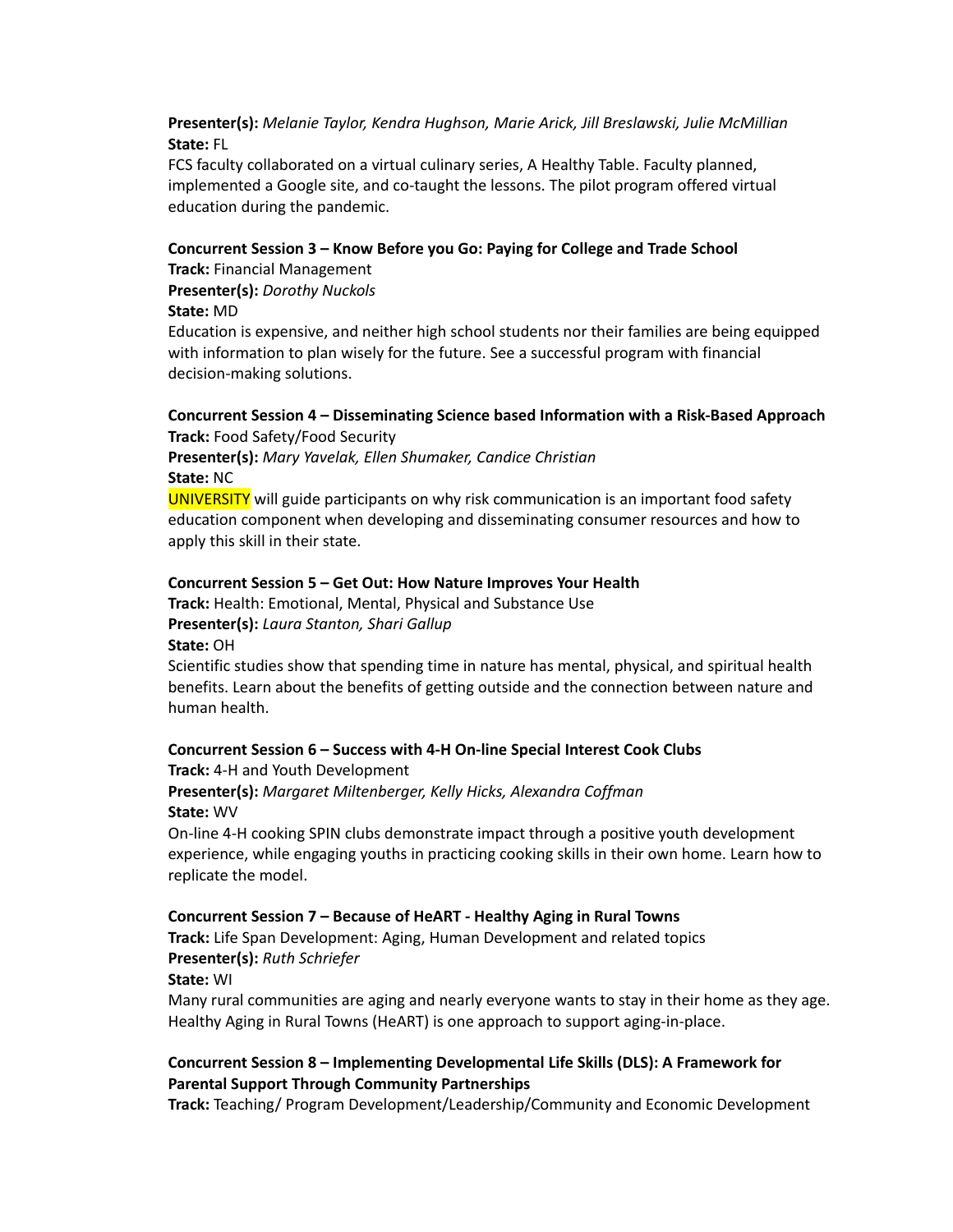## **Presenter(s):** *Heather Reister, Genesis Horstman* **State:** OH

DLS provides in-home life-skills education to families whose children are removed because of child abuse/neglect. This session examines the framework, benefits, and challenges of establishing DLS programming in your community.

## **Concurrent Session 9 – Comparative Differences in Effectiveness of Online Parenting Newsletters during COVID-19**

**Track:** Child Care/Child Development/Parenting **Presenter(s):** *YaeBin Kim, Silvia Vilches, Anne Clarkson* **State:** NV

This study compared differences in the effectiveness of online parenting newsletters during the first three months of 2020 before COVID-19 and the first three months of 2021 after COVID-19.

## **Ignite Sessions**

## **11:00 AM – 11:10 AM**

## **Ignite Session 1 – Beyond PowerPoint: Using 360 Articulate interactive software to design Extension programs**

**Track:** Trending Topics

**Presenter(s):** *Beverly Jackey, Dhruti Patel, Hee-Jung Song*

## **State:** ME

Asynchronous programs provide educators flexibility and opportunities to expand their audiences. Educators used Articulate 360, an interactive software app to build a state Child Feeding training course for childcare providers.

## **11:15 AM – 11:25 AM**

## **Ignite Session 2** – **How to Effectively Communicate with Agricultural Workers in Rural Areas to Overcome Barriers to COVID-19 Vaccination.**

## **Track:** Trending Topics

**Presenter(s)**: Lisa McCoy, Catherine Sorenson, Crystal Terhune, Sara Bercaw Goldring, Jinhee Kim, Gina Crist, Juliana Munoz Bohorquez, Anne Mamish, Amara Channell Doig **State:** MD

Vaccinations are important tools for maintaining public health. To address rising vaccine hesitancy and resistance, TEAM received a CDC grant and utilized social media to promote vaccination uptake.

## **11:30 AM – 11:40 AM**

## **Ignite Session 3** – **NEAFCS Leadership Experience: Growth and Development through Interactive Programming**

**Track:** Teaching/ Program Development/Leadership/Community and Economic Development **Presenter(s)**: *Kyleigh Brown, Lisa Peterson, Gina Lucas, Casey Ford, Joy West, Roxie Price, Angelika Keene, Elizabeth Martin, Lori Korthals*

## **State:** MO

Responding to the need for members to step into NEAFCS leadership, this program continues to empower future leaders of the association by providing professional development, building confidence, and growing relationships.

#### **12:00 PM - 2:00 PM**